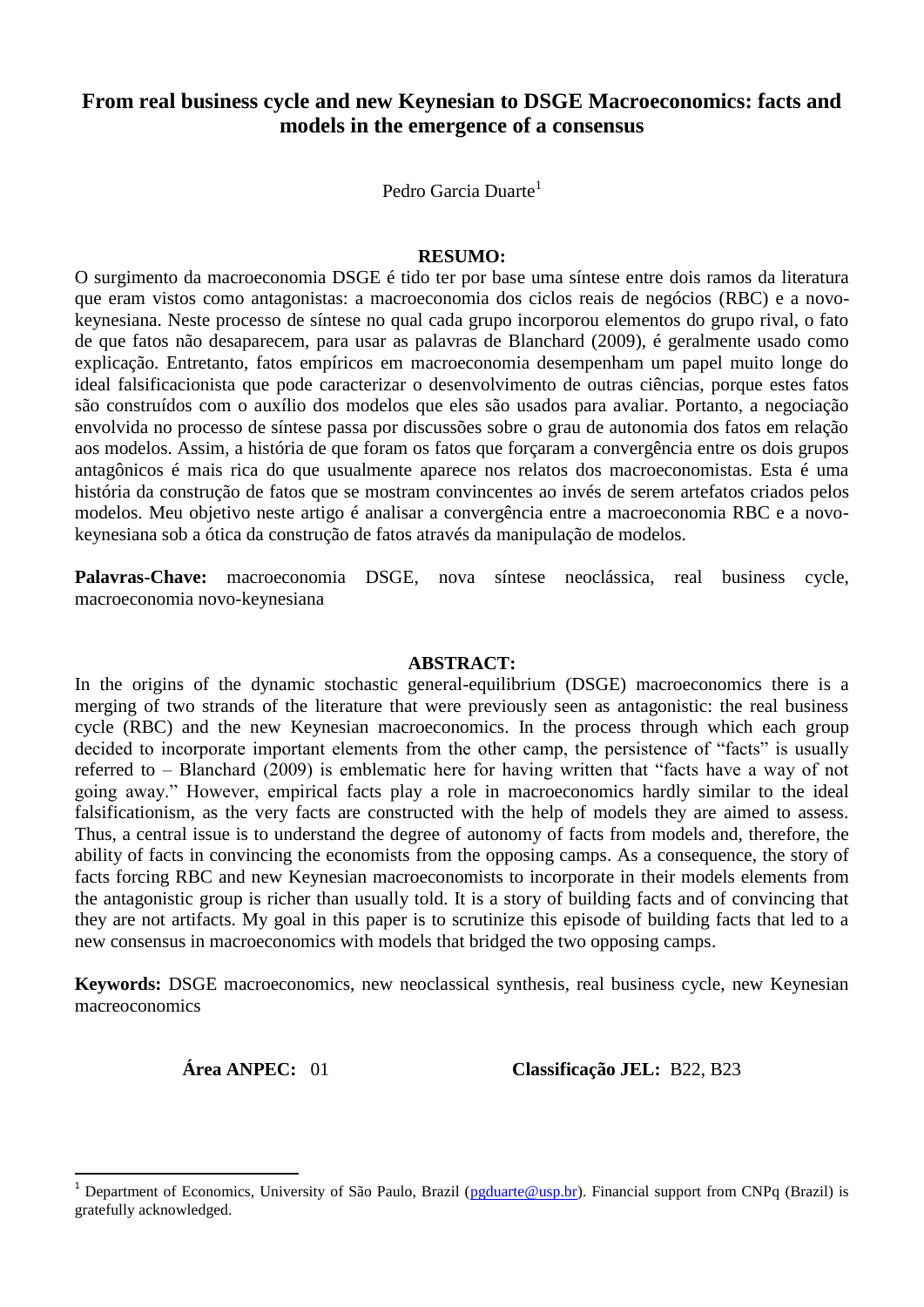## **From real business cycle and new Keynesian to DSGE Macroeconomics: facts and models in the emergence of a consensus**

#### **Introduction**

By the late 1990s and early 2000s, several mainstream macroeconomists were trumpeting that they have reached a consensus in the literature of business fluctuations. So, they argued, past was the time when their field was deeply divided, with alternatives schools of thought criticizing one another "as wrong from the ground up", as Robert Solow (1983, 279) put it (cf. Duarte 2012). By then, dynamic stochastic general-equilibrium (DSGE) models have become the staple.

How could a shared core view on fluctuations and on the appropriate methodology for macroeconomics emerge? Olivier Blanchard (2009) stressed that facts, which "have a way of not going away" (210), "[force] irrelevant theory out" (212) – although he recognized that good theory can also force "bad theory out" (212). Michael Woodford (2009, 268) explained that "positions that were vigorously defended in the past have had to be conceded in the face of further argument and experience."

The role of facts in theoretical disputes is often stressed in different episodes of the history of macroeconomics. In particular, as the previous quotes indicate, it is central to the protagonists' narratives on how antagonists theories – new classical (and real business cycle, RBC), on the one hand, and new Keynesian, on the other – were eventually synthesized into the DSGE macroeconomics. In such narratives, mainstream macroeconomists tend to hold loose methodological and philosophical ideas about facts falsifying theories, about paradigms being challenged, and school of thoughts winning bitter battles, all of this in favor of some type of knowledge accumulation (Duarte 2012, 190-4).

However, those narratives tend to underplay the complexity of the very nature of "facts" in macroeconomics. How can macroeconomists observe the workings of an economy? Essentially through building and manipulating models. Thus the construction of macroeconomic facts, of empirical regularities that come to be accepted by many economists (or by dominant groups), brings a richer array of elements to the simpler story of groups retreating and reaching a consensus because facts stubbornly do not go away.

As Mary Morgan (2011, 7) characterized them, facts are "settled pieces of knowledge that we can take for granted." Therefore, reaching a consensus requires a negotiation about which are the relevant facts, and they better be separable "from their production context and shared with others" (Howlett and Morgan 2011, *xv*). Facts are thus not artifacts produced by our observational apparatus, but are empirical regularities widely accepted by scientists. Facts hold intricate relationships with models that economists construct (cf. Boumans 2005 and Morgan 2012), and they have to travel across competing macroeconomic models in order to be accepted as general and true.

My goal in this paper is to examine the arguments put forward by mainstream economists for the emergence of the new consensus that Marvin Goodfriend and Robert King (1997) labelled the "new neoclassical synthesis." 2 In doing so I want to give narrower meaning and apply the ideas about facts just mentioned to the macroeconomics of fluctuations literature. I also want to take into account Morgan's (2012) insights on the centrality of modeling as the dominant methodology in economics after the  $1930s$ .<sup>3</sup> Without aiming to be exhaustive, I shall brush through important empirical debates between RBC and new Keynesian economists and highlight theoretical commitments involved in them.

In order to examine the construction of facts and their role on the emergence of the DSGE consensus, in Section 1 I first discuss the common understanding of what a cyclical fluctuation is that new Keynesians and RBC macroeconomists share. I also stress the idea that became increasingly important in mainstream macroeconomics: that business cycle models ought to account for some "stylized facts" – which have a degree of autonomy from the instruments used to identify them. Finally, I point out the centrality that shocks have in modern macroeconomics, with its Lucasian philosophy

<sup>&</sup>lt;sup>2</sup> See De Vroey and Duarte (2013) for a historical comparison of the neoclassical synthesis of the 1950s and 1960s with the new neoclassical synthesis.

 $3$  See also Boland (2014) for a discussion of model building in recent economics.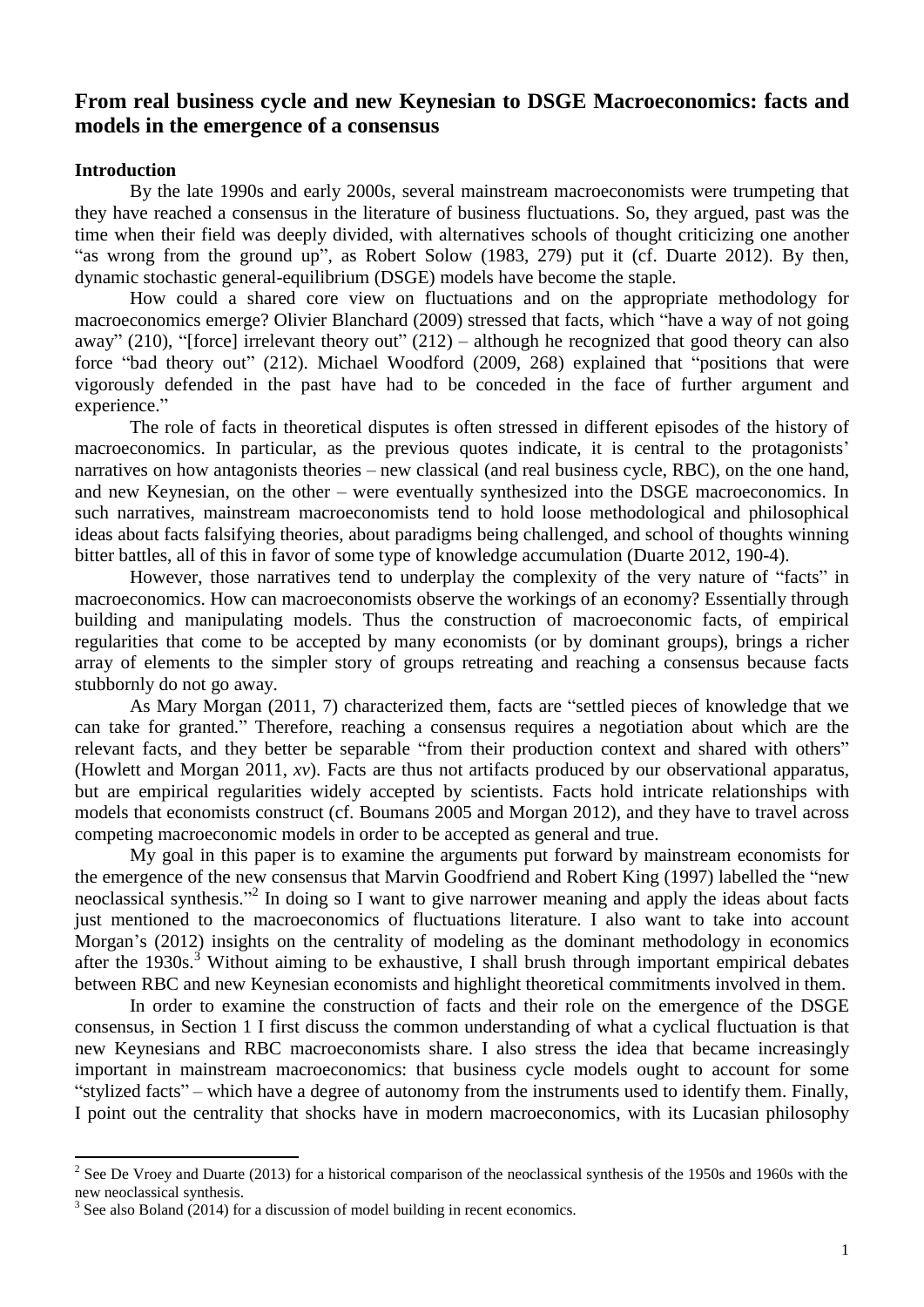about what models are. Once we clarified these three issues, we proceed, in Section 2, to the core contribution of this paper: to analyze the emergence of the DSGE macroeconomics by the negotiation involved in building "stylized facts." 4 This negotiation between new Keynesian and real business cycle macroeconomists involved the decomposition of variables into trend and cyclical components, the debate over which are the important shocks and how much persistence there are in propagation mechanisms, and a set of additional evidence that favored the new Keynesian view, at the core of DSGE macroeconomics, that nominal shocks have real effects in the short run.

#### **1. Cycles, Stylized Facts, and Shocks**

The idea that there are empirical regularities related to business fluctuations that can serve to discriminate and select theories is implicit in the concept of cycles that new classical, real business cycle, and new Keynesian macroeconomists share. Going back to the study of cycles by Arthur Burns and Wesley Mitchell (1946), these economists recognize that despite the differences in amplitude and scope, individual cycles have common elements.

Burns and Mitchell (1946, 3) were clear that they were proposing a "tool of research" when they put forward their working definition of business cycles:

Business cycles … [consist] of expansions occurring at about the same time in many economic activities, followed by similarly general recessions, contractions, and revivals which merge into the expansion phase of the next cycle; this sequence of changes is recurrent but not periodic; in duration business cycles vary from more than one year to ten or twelve years; they are not divisible into shorter cycles of similar character with amplitudes approximating their own.

So business cycles are different from other types of fluctuations. They occur in many activities, have a recurrent sequence of phases (expansion, contractions, and revivals), and have varied but somewhat long duration. The "typical" characteristics of cyclical behavior would be, for example, the timing, duration (mean lengths of expansions and contractions), amplitude, change in the average level of indicators, and conformity of individual series (each representing a particular economic process) to the overall cycle.<sup>5</sup>

While modern macroeconometricians have mostly abandoned the methodology of Burns and Mitchell  $(1946)$ ,  $6$  a similar characterization of cycles can be found thirty or so years after their work. For instance, Victor Zarnowitz (1985) wrote in his lengthy and mostly theoretical survey on the business cycle literature:

The term "business cycle" is a misnomer insofar as no unique periodicities are involved, but its wide acceptance reflects the recognition of important regularities of long standing. The observed fluctuations vary greatly in amplitude and scope as well as duration, yet they also have much in common. First, they are national, indeed often international in scope, showing up in a multitude of processes… Second, they are persistent – lasting … long enough to permit the development of cumulative movements in the downward as well as upward direction.

He then reports in some detail the "stylized facts" of business cycles in the US, and some international evidence as well (pp. 525-33).

<sup>&</sup>lt;sup>4</sup> I am not claiming that the negotiation involved only empirical matters, and I explored elsewhere the theoretical and methodological compromises related to the emergence of DSGE macroeconomics (Duarte 2012).

<sup>5</sup> Burns and Mitchell (1946) recurrently use the adjective "typical" in their analysis.

<sup>&</sup>lt;sup>6</sup> Blanchard and Fischer (1989, 7) claimed that "[t]his is because [Burns and Mitchell's] approach is partly judgmental and the statistics it generates do not have well-defined statistical properties."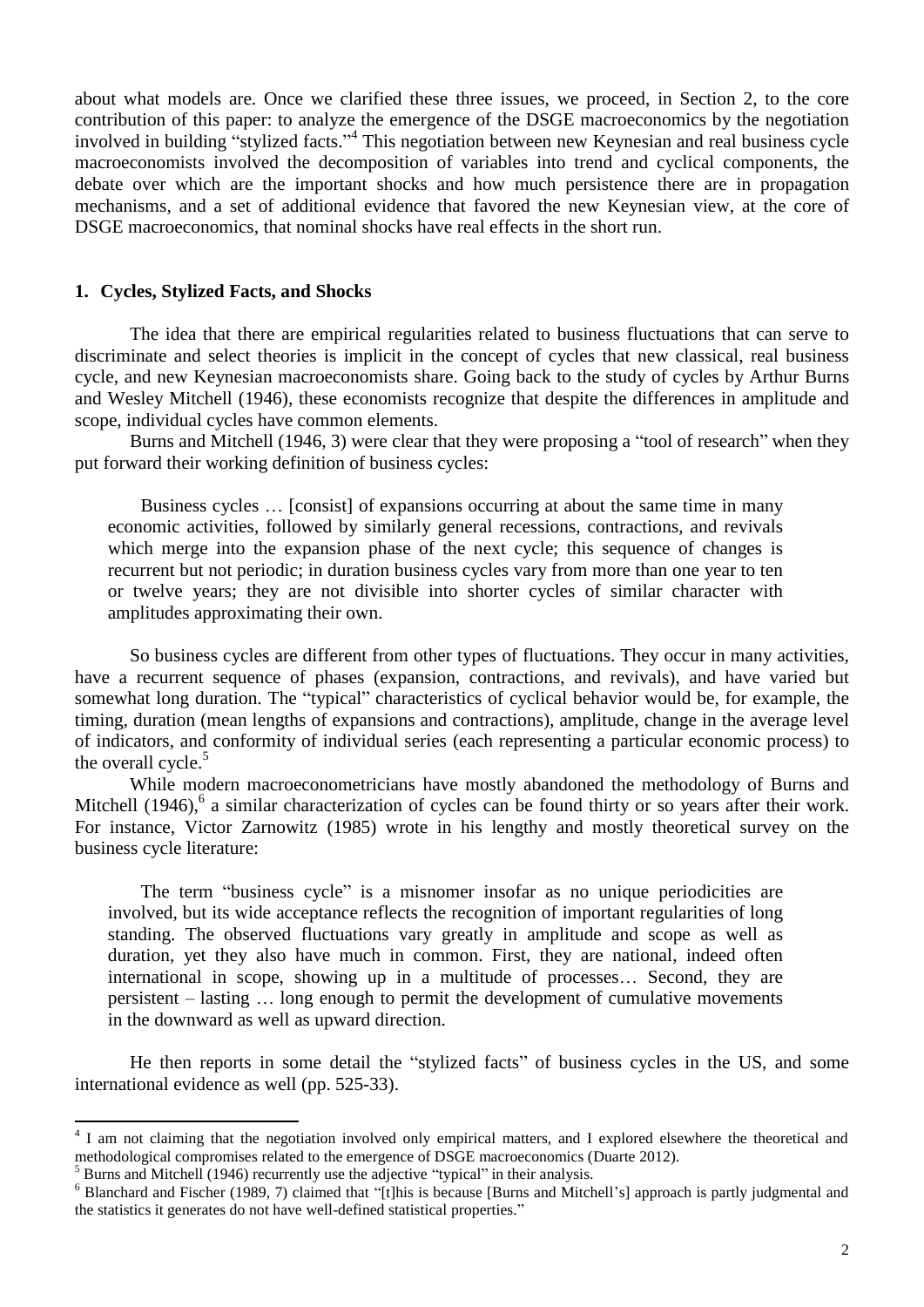Robert Lucas was very important in passing it along a modern definition of cycles that mainstream macroeconomists of different stripes adopt. When he discussed the Phillips curve, Lucas (1973, 327) characterized cycles as fluctuations of output about trend: the quantity supplied in each market has "a normal (or secular) component common to all markets and a cyclical component which varies from market to market."<sup>7</sup> Two years later, while proposing a competitive equilibrium model of the business cycle, Lucas (1975, 1113) implicitly characterized cycles as "serially correlated, 'cyclical' movements in real output" which are accompanied by "procyclical movements in prices, in the ratio of investment to output, and, in a rather special sense, in nominal interest rates." But we find a more elaborate discussion in Lucas (1977), where, referring to Burns and Mitchell (1946), he reviewed "the main qualitative features of economic time series which we call 'the business cycle,'" defined as the joint dynamic behavior of deviations of variables from trend. He wrote:

Those regularities which are observed are in the co-movements among different aggregative time series… There is… no need to qualify these [co-movements] by restricting them to particular countries or time periods: they appear to be regularities common to all decentralized market economies. Though there is absolutely no theoretical reason to anticipate it, one is led by the facts to conclude that, with respect to the qualitative behavior of co-movements among series, business cycles are all alike. Lucas (1977, 9-10)

Lucas's characterization of cycles as being alike, when one looks to the movements of deviations of variables from trend, became the traditional characterization for either Bruce Greenwald and Joseph Stiglitz (1988, 211), or Finn Kydland and Edward Prescott (1982, 1990), leading Blanchard and Fischer (1989, ch. 1) to present it as standard in their graduate textbook.

As a result, a clear empirical dimension was taken as central for testing business cycles models and theories: comovements of aggregate variables. Together with other statistics as variance of variables, autocorrelations, and average levels, comovements became the "stylized facts" that fueled the fights between real business cycle and new Keynesian theorists in the 1980s and early 1990s – "[a]fter all, it is the 'stylized facts' which it provides that ought to be explained by the theory," as Zarnowitz (1985, 524) put it.

Here there is a curious transformation of the use of the expression "stylized facts". This term is often associated with Nicholas Kaldor (1957) (cf. King and Rebelo 1999, 941): while not present in this article, Kaldor used it in print in 1961 (Kaldor 1961).<sup>8</sup> Aiming to have a theoretical model that captured the nature of the growth process, Kaldor (1957, 591-3) reported the "remarkable historical constancies" revealed in investigations at the time (by several authors, including Simon Kuznets), which "[a] satisfactory model concerning the nature of the growth process in a capitalist economy must also account for" (Kaldor 1957, 591).

The idea is that some economic relations revealed themselves to be relatively stable, though not numerically constant. One of these facts was the "remarkable constancy" (or "relative stability") of the share of wages in the national income for over a century in developed capitalist economies like the US and the UK (Kaldor 1955, 84; 1957, 591-2). True, this constancy was not taken for granted instantaneously by the whole economics profession as the criticisms by Solow (1958) and Irving Kravis (1959) illustrate: they raised issues of both how to have a rigorous understanding of "relative stability" and data discussions (which data to use, what to include as income, etc.).

 $\frac{7}{1}$  Clearly, Lucas was not introducing a new understanding of cycles here. Concerns about decomposing economic time series into cyclical and other components was integral to the early literature on business fluctuations, as discussed by Morgan (1990, chs. 1-3) and Klein (1997, chs. 9-10). But as Lucas was important in shaping the research agenda of both real business cycle and new Keynesian macroeconomists, his views on cycles are relevant.

<sup>&</sup>lt;sup>8</sup> This 1961 article is "an extended written version of an address delivered ... orally" to a 1958 International Economic Association conference on the theory of capital (Kaldor 1961, 177). Thus, from the text it is not clear whether the term was present in Kaldor's original address. See Boland (2008) for a discussion of "stylized facts" centered around Kaldor.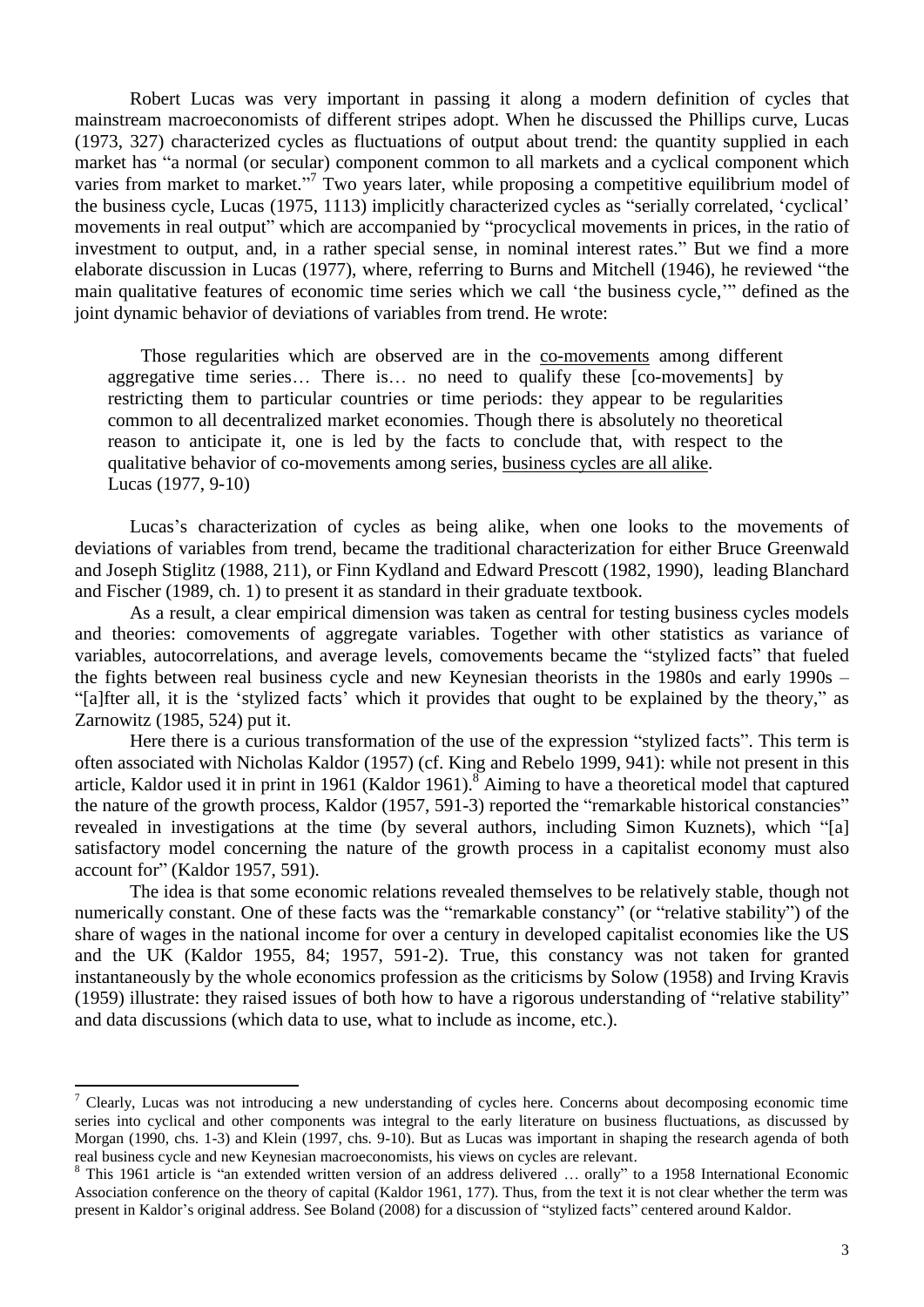When Kaldor (1961, 178) introduced the language of stylized facts to justify his methodological position that they ought to guide the abstractions needed in theoretical enterprises, he wrote:

… the theorist … ought to start off with a summary of the facts which he regards as relevant to his problem. Since facts, as recorded by statisticians, are always subject to numerous snags and qualifications, and for that reason are incapable of being accurately summarized, the theorist … should be free to start off with a "stylized" view of the facts – i.e. concentrate on broad tendencies, ignoring individual detail, and proceed on the "as if" method, i.e. construct a hypothesis that could account for these "stylized" facts, without necessarily committing himself on the historical accuracy, or sufficiency, of the facts or tendencies thus summarized.

Economists soon took up this language: the term "stylized facts" in the economics journals available in JSTOR appeared in two articles published in June of 1962: Paul Samuelson (1962, 194) talked about Kaldor's "'stylized' – i.e., non-rigorous but suggestive – description of a modern economy", and Vernon Smith (1962, 488) referred to Kaldor as someone who wanted growth models to "be consistent with certain approximate (or 'stylized') facts."

Alluding to non-rigorous and approximate empirical evidence, business cycle macroeconomists extended this idea of "stylized facts" beyond a description of long-term behavior to characterizing comovements of aggregate variables over the cycle (cf. Blanchard and Fischer 1989, 15-20). It is impressive how this language of stylized facts has become pervasive among macroeconomists since then. A search in economics journals in the JSTOR archive, displayed in Table 1, show that it had very little use in macroeconomics in the decades immediately after Kaldor's 1957 and 1961 articles. However, the use of "stylized facts" grew quickly from the 1980s onwards, reaching a substantive level in the 2000s.

| Period            | Percentage of articles |
|-------------------|------------------------|
| 1960s             | $\Omega$               |
| 1970s             | 1.0                    |
| 1980s             | 4.0                    |
| 1990s             | 6.9                    |
| 2000 <sub>s</sub> | 10.0                   |

## **Table 1: Frequency of "stylized facts" in macroeconomics articles in JSTOR<sup>9</sup>**

Correlations and comovements could be seen as basic statistics, along with means and variances. But it is hard to characterize them as non-rigorous and approximate pieces of evidence since they are computed with precise formulas from accurate data (in contrast to the type of data that concerned Kaldor). They are non-historically specific behavior of aggregate variables, which, thus, is conceptually "stylized" in the sense of being related to broad economic tendencies in many economies.

Moreover, the matter that modern economists understand stylized facts to be non-rigorous and approximate indicates the complex process of observing macroeconomic phenomena, and the intricate relationship data has with models. The modern use of stylized facts also express an "ambiguity between

**<sup>9</sup>** This table shows the percentage of economics articles (available in the JSTOR archive) that contained "stylized facts" among those which had the word "macroeconomics." As both Samuelson (1962) and Smith (1962) did not have in their texts "macroeconomics," they are not recorded in the second line of the table. Just to give an idea of magnitude, in the 1970s (i.e. 1970-1979) only nine articles contained "stylized facts" (and "macroeconomics"). This number soared to five hundred and forty in the 2000s.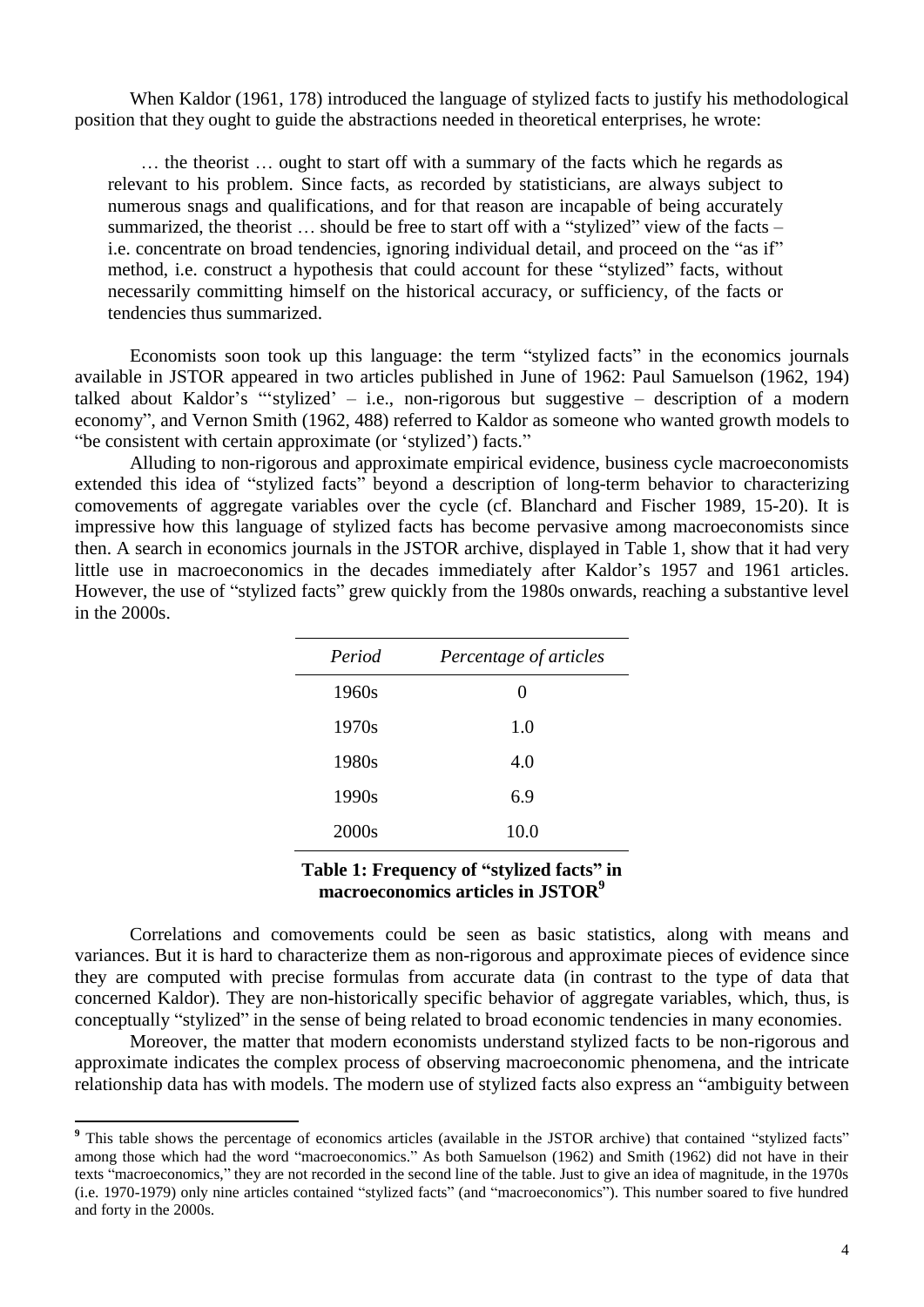data and phenomena, an ambiguity between the observable and the inferred" (Duarte and Hoover 2012,  $227$ ).<sup>10</sup> In a rather unique understanding, but one which also point to the ambiguity between data and phenomena, John Campbell and N. Gregory Mankiw (1987b, 111) opened their article defining stylized fact as "an empirical claim that is widely believed but the evidence for which is only mixed." Therefore stylized facts are subject to constant and substantial reexamination over time, and they may eventually go away instead of staying and forcing theories to adjust to account for them.

What is more stylized, in the sense of being an approximation, in the comovements macroeconomists report is, for example, the way they construct and compare the cyclical components of the variables of interest. In order for the comovements and other indicators to be understood as stylized facts, economists have to agree that the data was manipulated satisfactorily, and that that piece of knowledge is autonomous in relation, or robust, to the way it was produced: facts that travel across models and theories, not artifacts. The issue becomes further complex when stylised facts become more elaborate evidence coming out of econometric exercises such as impulse response functions from a vector-autoregression (VAR) model, as it is common in the DSGE literature. Therefore, as we shall see, part of the battles among RBC and new Keynesian macroeconomists dealt with facts that count, with robustness, with data manipulation, etc.

Finally, there is one sense in which any statistical methods for collecting data can only provide stylized facts. The well-known "Lucas critique" (Lucas 1976) brought the need of estimating structural models in applied macroeconomics if one is to use models for comparing alternative policies. So, this argument goes, estimating reduced-form models can only provide approximate relationships between variables (valid for a given policy regime), which could be interpreted as "stylized facts" that any theoretical model should match. But once again, these empirical findings are hardly facts that stay put: variance decomposition and impulse response analysis coming out of an estimated VAR depend on things like the ordering of the variables in the VAR (identification issues more broadly), and thus there is room for discussing how robust a given fact is.

Besides the issues of defining and characterizing cycles, and of the stylized facts that matter, the debates RBC and new Keynesian economists held in the 1980s and 1990s (and the consensus view of DSGE macroeconomics) reflect another key development: the particular way of observing the economy, with models in which exogenous shocks are central. Therefore the resolution of disagreements passed also through discussions about how to identify shocks, which ones (if nominal or real shocks) explain most of the observed data of a given economy in a given time span, and what is the dynamic propagation of shocks in the economy. While this modeling strategy of shocks and propagation mechanisms had Ragnar Frisch (1933) as an important early contributor, that a particular understanding of shocks rose to prominence in modern macroeconomics due to the rational expectations hypothesis promoted by Lucas and other new classical economists and the VAR econometric approach of Christopher Sims (Duarte and Hoover 2012). The ubiquitous role of shocks in modern business cycle studies is well represented in the following passage of Michael Wickens's (2008, 27) graduate textbook:

In practice an economy is continually disturbed from its long-run equilibrium by shocks. These shocks may be temporary or permanent, anticipated or unanticipated. Depending on the type of shock, the equilibrium position of the economy may stay unchanged or it may alter; and optimal adjustment back to equilibrium may be instantaneous or slow. The path followed by the economy during its adjustment back to equilibrium is commonly called the business cycle, even though the path may not be a true cycle.

 $10$  Stefan Mendritzki (2014) stressed the varied uses of "stylized facts" in many areas of economics without a clear definition of what they are. He proposed to see them as mediators between models and empirical evidence, aiming to assess their role in empirical evaluation of models. I find that this characterization does not illuminate much the practice of observing the economy as a whole and building facts. Therefore, I emphasise here the mediating role of models (following Boumans 2005 and Morgan 2012).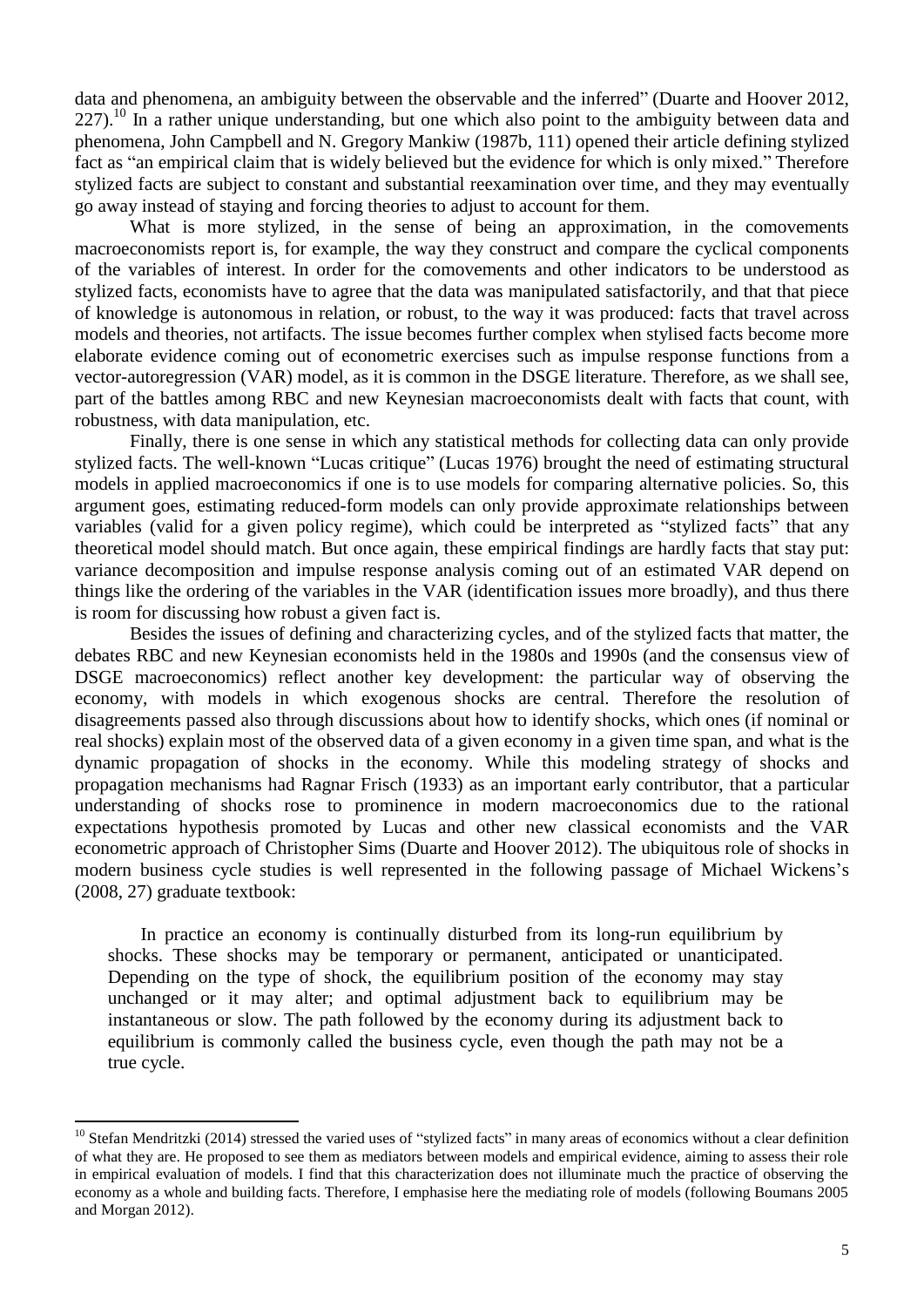In conclusion, the empirical battle that new classical, RBC, and new Keynesian macroeconomists were engaged involved a multitude of elements related to building a set of stylized facts for economic fluctuations that are all alike in the comovements of series: of decomposing variables into trend and cyclical components, of manipulating data more generally, of identifying the shocks that explain most of the cyclical fluctuations observed in developed economies, of having theoretical models in which these external shocks can replicate the observed macroeconomic dynamics, among others. So, in contrast to Blanchard's (2009) emphasis, the building of the new consensus had more than just a set of stubborn facts that did not go away and, thus, forced economists to reevaluate positions and concede somewhat to the opponent's view. The facts themselves were negotiated.

#### **2. Building Facts and Battling Over Them**

My goal in this section is to analyze important empirical points of contention between new classical and RBC macroeconomists, on the one hand, and new Keynesians, on the other. In doing so, I shall explore how original dissent was turned into the consent of the DSGE macroeconomics. However, there is no hope of either being exhaustive or listing them in order of relevance to the emergence of the DSGE models. I see a multitude of elements – some intertwined, others not – who gave varied contributions to the rise of the new consensus.

Before taking stock of the contended issues, it is important to have clear in mind that the new Keynesian literature evolved as a collection of different enterprises, each trying to provide "rigorous microeconomic foundations for the central elements of Keynesian economics" (Mankiw and Romer 1991b, 1). Gregory Mankiw and David Romer (1991b) in their "whirlwind tour of new Keyensian economics" indicate seven such enterprises: (1) costly price adjustment (which makes nominal shocks generate aggregate fluctuations); (2) the staggering of wages and prices (nominal frictions that make not all prices and wages change simultaneously); (3) imperfect competition in goods markets; (4) coordination failures; (5) the labor market (with two major themes: unemployment and the cyclical behavior of real wages and unemployment); (6) credit market imperfections; and (7) cyclical behavior of firms' markups (good markets). With hindsight, the strands that were more present at the DSGE consensus of the early 2000s (i.e. prior to the crisis initiated in 2007-2008) are (1) and (3), with smaller contributions of (2) and parts of (7): the basic canonical DSGE model had no room for unemployment, financial frictions, and coordination failures. Therefore, my list of contended issues will focus more on those strands that are present in the DSGE macroeconomics and it will be silent about the others.

Besides recognizing the different strands that constitute the new Keynesian macroeconomics, another element that will be important in my narrative is the differences that exist between new classical and RBC macroeconomics. While RBC macroeconomics is an offspring of the new classical research program, and both represent a "classical" stance (in contrast to the "Keynesian" one) that government intervention is generally not desirable because fluctuations are optimal responses of private agents to shocks, there are three major differences between these approaches (Duarte 2012, 198-202). The first refers to the empirical methods employed. Originally, new classical macroeconomists developed both solution and estimation methods to bring their models to the data. In contrast, the RBC enterprise had a clear stance against estimation, advocating instead that model parameters ought to be calibrated. The second difference is the fact that Lucas was particularly in favor of monetary models of the cycle, while RBC models were mostly non-monetary models in which fluctuations were driven by technology shocks. And the third difference is related to the way they treated information: Lucas adopted imperfect information and the RBC theorists generally opted for a world of perfect information (and perfect competition).

It is intriguing that the RBC stance against estimation rests also on the very particular understanding of models proposed by Lucas (1980, 697): that "[a] 'theory' is ... an explicit set of instructions for building a parallel or analogue system – a mechanical, imitation economy. A 'good' model, from this point of view, will not be exactly more 'real' than a poor one, but will provide better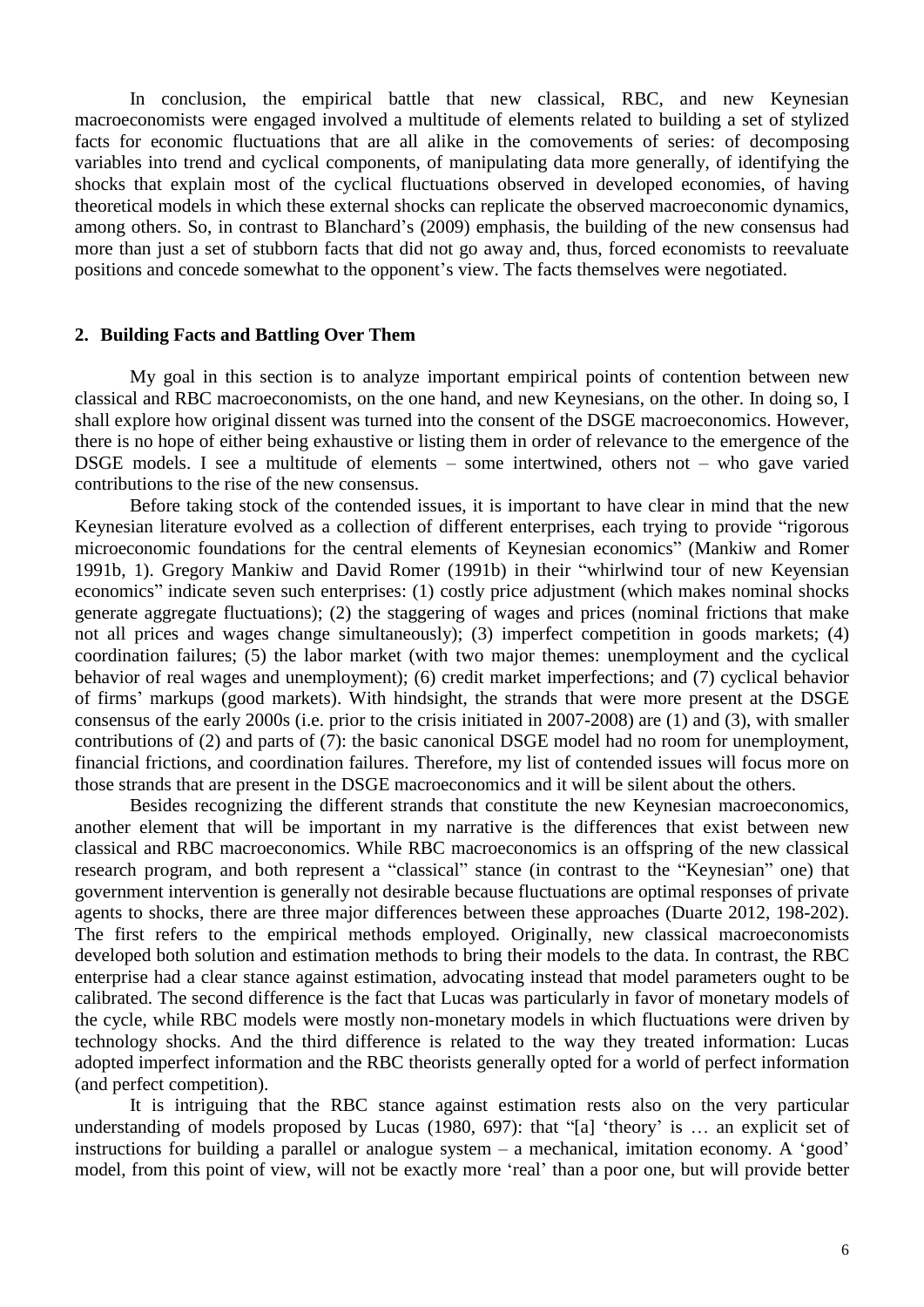imitations."<sup>11</sup> For Kydland and Prescott models are workable approximations and not 'realistic' representations of the world. Therefore it simply makes no sense to choose parameters of a model that generates the best fit of this model to the business cycle data, as there are many dimensions in which the model is wrong and for which it will be penalized in estimation procedures. For them, there was no surprise in Eichenbaum and Singleton's (1986, 100) conclusion that econometric evidence was unfavorable to RBC models when these were "subjected to formal methods of estimation and inference which incorporate a fairly comprehensive set of moment restrictions."

If models are analogue systems, mechanical imitations of the economy, they better be discussed in terms of reproducing stylized behavior or broad tendencies of macroeconomic series, leaving aside specificities and particularities. Combining this understanding about models with calibration and a stylized approach to evaluating models (many times without a clear metric for judging how close model and data moments are), we have much room for macroeconomists to battle over "facts." Let us now discuss some important issues over which much negotiation among the different groups (the classical and the Keynesian ones) took place.

### **2.1 Trend and Cycle**

 $\overline{a}$ 

Clearly, a key issue for empirical studies of the business cycle is to decompose output fluctuations into trend and cyclical components. Focusing roughly on the period from the 1980s onward, the period of battles between RBC and new Keynesian economists, one standard way was to define that a given series (output, for instance) fluctuates along a deterministic smooth trend (with many possible specifications: quadratic, exponential, linear, or any other functional form). This econometric characterization of a trend-stationary series can be justified entirely on statistical grounds, and it assumes that what determines the long-run growth of the series is not what generates cyclical fluctuations. Moreover, in this view series tend to return to their deterministic trends as cyclical fluctuations are temporary deviations from trend. The common practice that follows this characterization is to fit a deterministic trend to data and get the difference between the actual value of the variable and the trend as the cyclical component. This is what Lucas (1973) by decomposing the quantity supplied in each market into "a normal (or secular) component common to all markets and a cyclical component which varies from market to market" (327). He argued that the secular component reflected long-run growth (capital accumulation and population change) and he modeled it as a linear deterministic trend. For Lucas, the cyclical component depended stationarily on its own past value and on agents' perceptions about relative prices.

The time series studies of the 1970s on unit roots brought a rather different understanding which had a significant impact on macroeconomics: trends can be stochastic rather than smooth and deterministic (see also Qin 2013, 103-7). With this new interpretation, permanent shocks would affect the trend while transitory shocks (whose effects on the series vanish over time) determine cyclical fluctuations. The possibility of non-stationary series led to an important criticism by Charles Nelson and Charles Plosser (1982, 140): "If the secular movement in macroeconomic time series is of a stochastic rather than deterministic nature, then models based on time trend residuals are misspecified." The authors argued that a set of long historic US time series (more than sixty years of annual data) indeed exhibited stochastic trends. Their criticism to the practice of detrending series with a deterministic trend applied both to economists of the new classical and RBC camp (Nelson and Plosser cited Lucas, Barro, Sargent, and Kydland and Prescott) as well as to Keynesians (John Taylor). However, as we shall explore in the next section, their study lent credibility to the RBC strategy of proposing an equilibrium model with a stochastic trend (affected by real shocks), leaving not much room for temporary monetary shocks to explain much of output fluctuations (Nelson and Plosser 1982, 141).

Either of the two characterizations of trend were not appealing to Zarnowitz (1985), for example. He sided with Nelson and Plosser (1982) in dismissing the deterministic characterization on the ground that it does not take into account the subtle and varied ways in which "business cycles

<sup>&</sup>lt;sup>11</sup> Lucas (1980) briefly mentioned Herbert Simon's 1969 book *Sciences of the Artificial* as an ancestor of his understanding of an economic model, using the idea of artifacts. See Hoover (1995, especially 35-7) for a detailed discussion of this point.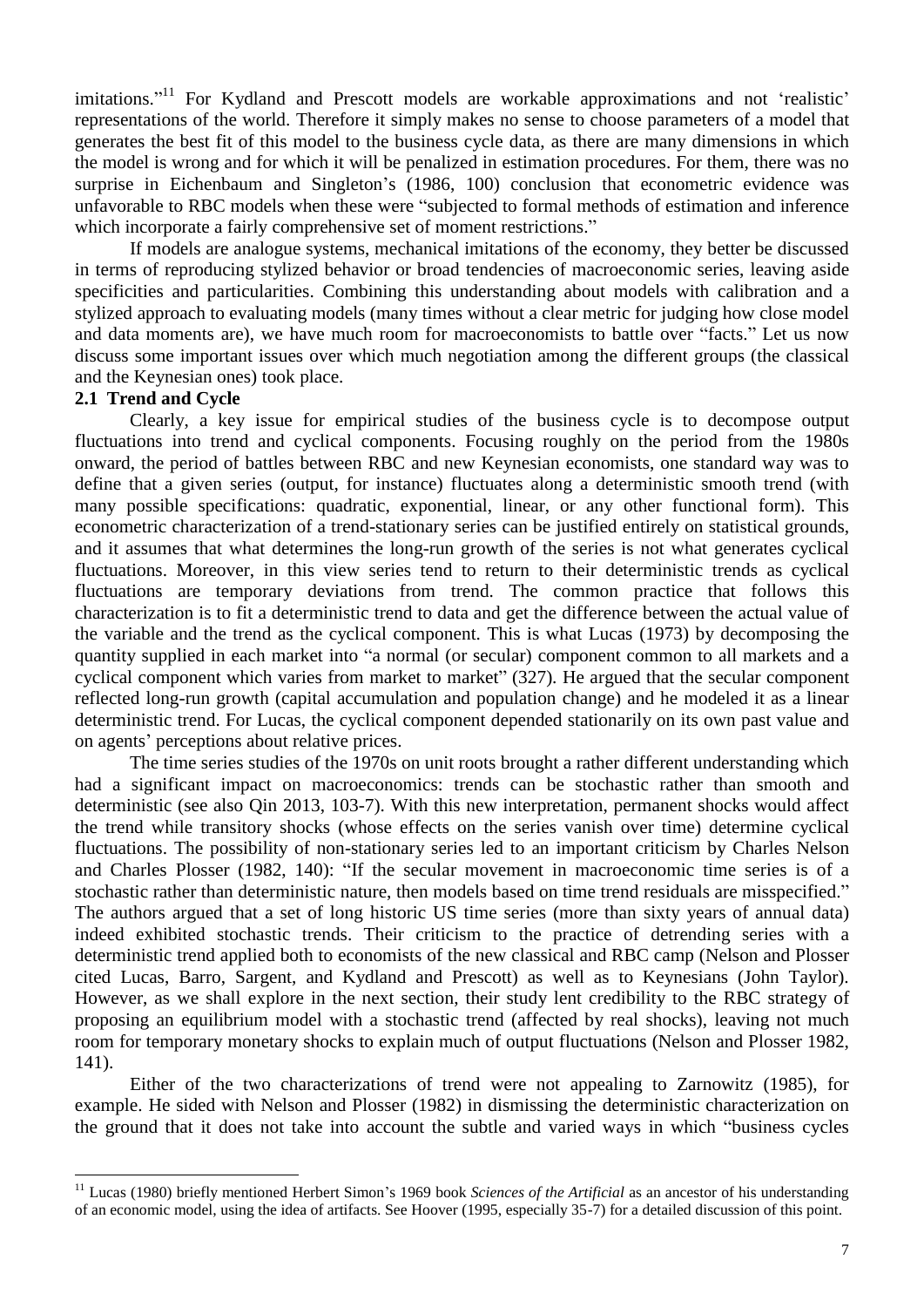interact with long-term trend" (545).<sup>12</sup> Notwithstanding, he dissented from their proposal for stochastic trend (with the cycle thus being "largely pure noise") appealing to economics: "There is no good *economic* theory to justify this way of looking the world" (Zarnowitz 1985, 545-6).<sup>13</sup>

On their turn, from the Keynesian side, Campbell and Mankiw (1987a) followed and extended Nelson and Plosser's stochastic trend analysis. They also criticized the pervasive understanding that output returns to trend – i.e. that output fluctuations are transitory – associating this understanding to a particular theory: the natural rate theory, which imply that fluctuations are just temporary deviations of output from its natural level that "grows at a more or less constant rate" (857). Campbell and Mankiw (1987a) focused exclusively on the US output series in the postwar period and cautiously concluded that "shocks to GNP are largely permanent" (858), but did not subscribe to Nelson and Plosser's conclusion that this evidence favors RBC models. $^{14}$  More important to the present narrative is Campbell and Mankiw's (1987a, 858) aim "to establish a stylized fact against which macroeconomic theories can be measured:" output shocks are highly persistent. If the change in the trend component is serially correlated, that persistence "is consistent with a substantial cyclical component" (877), so that demand shocks matter even if output trend being determined by supply shocks. Therefore, Keynesian models of nominal rigidity (such as Fischer's staggered contract model) and the Lucasian model of misperceptions "could be reconciled with findings of persistence" (877). The literature subsequently moved from a discussion focused only on output to a discussion of the joint stochastic behavior of output and unemployment (cf. Blanchard and Fischer 1989, ch. 1).

From the RBC side of this dispute, Prescott (1986) opted for treating "trend," a "slowly varying path" (13), as a purely statistical device used to get the cyclical components of the macroeconomic series. This trend is "defined by the computational procedure used to fit the smooth curve through the data" (13). Would the results of his analysis be sensitive to the detrending method? No, Prescott (1986, 13) answered: "the key facts are not sensitive to the procedure if the trend curve is smooth." Based on a joint work of 1981 with Robert Hodrick at Carnegie Mellon University (only published in 1997), Prescott (1986) then proposed a smooth trend that later came to be known as the "Hodrick-Prescott (HP) filter." <sup>15</sup> There is a smoothing parameter (a Lagrange multiplier of the restriction to the minimization problem that defines the filter) that he simply set it to 1600, on the ground that "[t]his produces the right degree of smoothness in the fitted trend when the observation period is a quarter of a year" (Prescott 1986, 14). Later, Hodrick and Prescott (1997) brought an economic justification for seeing cycles as "fluctuations … that are too rapid to be accounted for by slowly changing demographic and technological factors and changes in the stocks of capital that produce secular growth in output per capita" (1). Furthermore, they discussed more thoroughly the choice of the smoothing parameter and argued that it does not affect the "standard deviations and autocorrelations of cyclical real GNP" (4).

The HP filter became a quite popular way of detrending series in modern macroeconomics, not only among RBC followers, but a series of alternative definitions of trend was also developed (see Canova 1998).<sup>16</sup> A rather pragmatic approach emerged with the notion that it is just one statistical way to characterize the data, with the hope that the detrending procedure would not affect much the summary statistics of business cycle fluctuations. But after Kenneth Singleton (1988), Robert King and

 $12$  James Stock and Mark Watson (1988) presented similar argument.

<sup>&</sup>lt;sup>13</sup> Very recently Peter Phillips (2010, 82) has also pointed to the fact that trends have been extensively studied empirically but are not really theoretically understood: "the empirical economist, forecaster, and policy maker have little guidance from theory about the source and nature of trend behavior… A vast econometric literature has emerged but the nature of trend remains elusive."

 $14$  In a companion paper, Campbell and Mankiw (1987b) analyzed the literature that shows that output is persistent and also used "the unemployment rate to separate the cyclical and trend components of real GNP" (115) concluding that both components are highly persistent (dismissing the view that cyclical fluctuations are short-lived). But there are important identification issues, which the authors discussed, that are central to the results they obtained.

<sup>&</sup>lt;sup>15</sup> Young (2014, 30-5) recapitulates the main moves made by Hodrick and Prescott from the first draft of this paper (of 1978) to its published version.

<sup>&</sup>lt;sup>16</sup> See James Stock and Mark Watson's (1999, 10-14) survey for a discussion on detrending and for additional references of the literature developed after Nelson and Plosser (1982).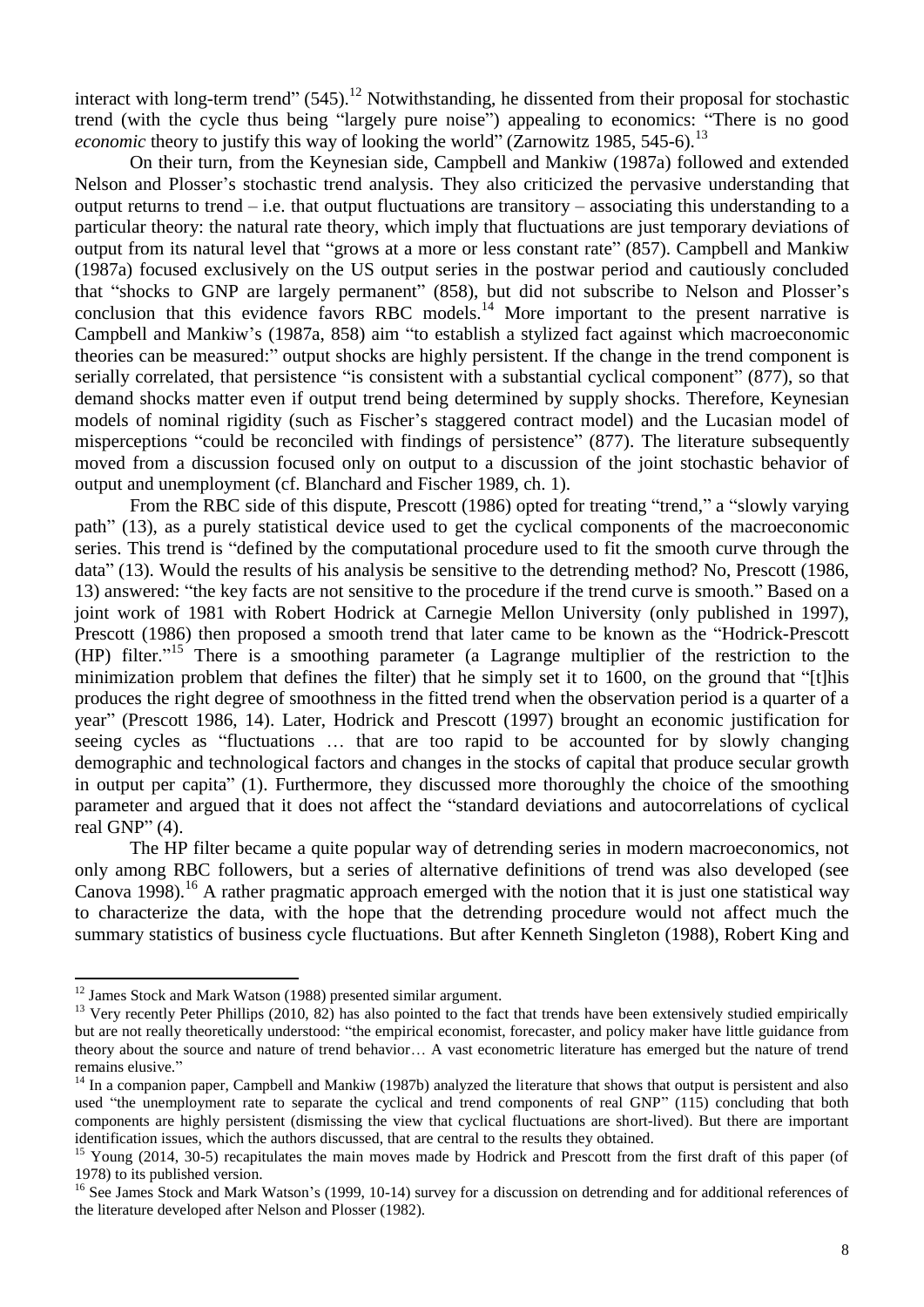Sergio Rebelo (1993) showed through examples that this filter "dramatically alters measures of persistence, variability, and comovement" of macroeconomic series. They argued against the widespread use of the HP filter "as a unique method of trend elimination" (207), as did Fabio Canova (1998). Craig Burnside (1998, 514) took a pragmatic view that the different filters to extract trend and cycle simply point to the fact that these concepts have no unique meaning among macroeconomists:

First, [Canova (1998)] overstates his case, because there are many facts about the business cycle which should be accepted as being robust, especially when detrending and extracting business cycle components of a time series are recognized as being distinct exercises. Second, and more importantly, I will argue that when the facts differ according to the filter, this simply means there are many facts to be explained. Economists will be misled only to the extent that they believe that all filters designed to extract the "cyclical" and "trend" components of time series produce the same outcomes. Since … it is widely accepted that the concepts of "trend" and "cycle" do not have unique meaning among economists, there is not too much to worry about here…

Therefore, what we see is that the issue of identifying trends and cycles, a critical first step for identifying stylized facts, was source of much controversy and of calls for trusting the robustness of the results found. It involved questioning positions from many sides: the deterministic trend that macroeconomists of several orientations adopted; the lack of economic arguments behind a purely stochastic trend; the univariate discussion of output dynamics; what exactly are the relevant stylized facts (comovements and other second moments, or persistence of output?) and how robust they are; how to characterize and identify trends and cycles. None of this prevented DSGE macroeconomists to develop with a very pragmatic approach to the trade/cycle decomposition in which the HP filter became a popular method employed.

While controversies like this one about decomposing trend from cycle are not unexpected in scientific realms, this discussion makes historically unappealing the idea that macroeconomists have settled wide theoretical disagreements because facts forced them to adapt and concede, with DSGE macroeconomics smoothly emerging out of this negotiation process. And this trend/cycle identification is just one (very important) issue among others that new classical, RBC, and new Keynesian macroeconomists discussed.

#### **2.2. Shocks and Propagation Mechanisms**

Another major point of controversy was the source of fluctuations and their characteristics. New classical, RBC and new Keynesian macroeconomists held very different views both on shocks and on propagation mechanisms. Lucas's (1972, 1973) equilibrium model of the business cycle was based on (real and) monetary shocks that generated price surprises (effective prices different from what agents expected). However, this model, with market clearing and incomplete information, had not much of a propagation mechanism through which random (temporary) monetary shocks generated persistent fluctuations of real aggregate variables. In order to add more persistency in the propagation mechanism Lucas (1975) introduced two novelties: information lags (which prevents past variables from becoming perfectly known), and capital accumulation with an investment accelerator. The latter increases persistence in a particular way: an unexpected expansionary monetary shock increases current employment and output, but it also raises the demand of capital and its accumulation. This, in turn, raises the productivity and the demand for labor, and subsequently increases the supply of goods. Therefore the investment accelerator retards the price increase that ultimately happens in the economy and generates "serially correlated 'cyclical' movements in real output" (Lucas 1975, 1113).

The same concern of getting enough propagation was present in Kydland and Prescott's (1980, 1982) model in which capital goods require time to be built, and also in the inventory investment model of Alan Blinder and Fischer (1981) – or yet in different models using adjustment costs to hiring factors of production. Kydland and Prescott were trying to add more persistence in the propagation mechanisms of the standard RBC model so that they were not forced to rely in very persistent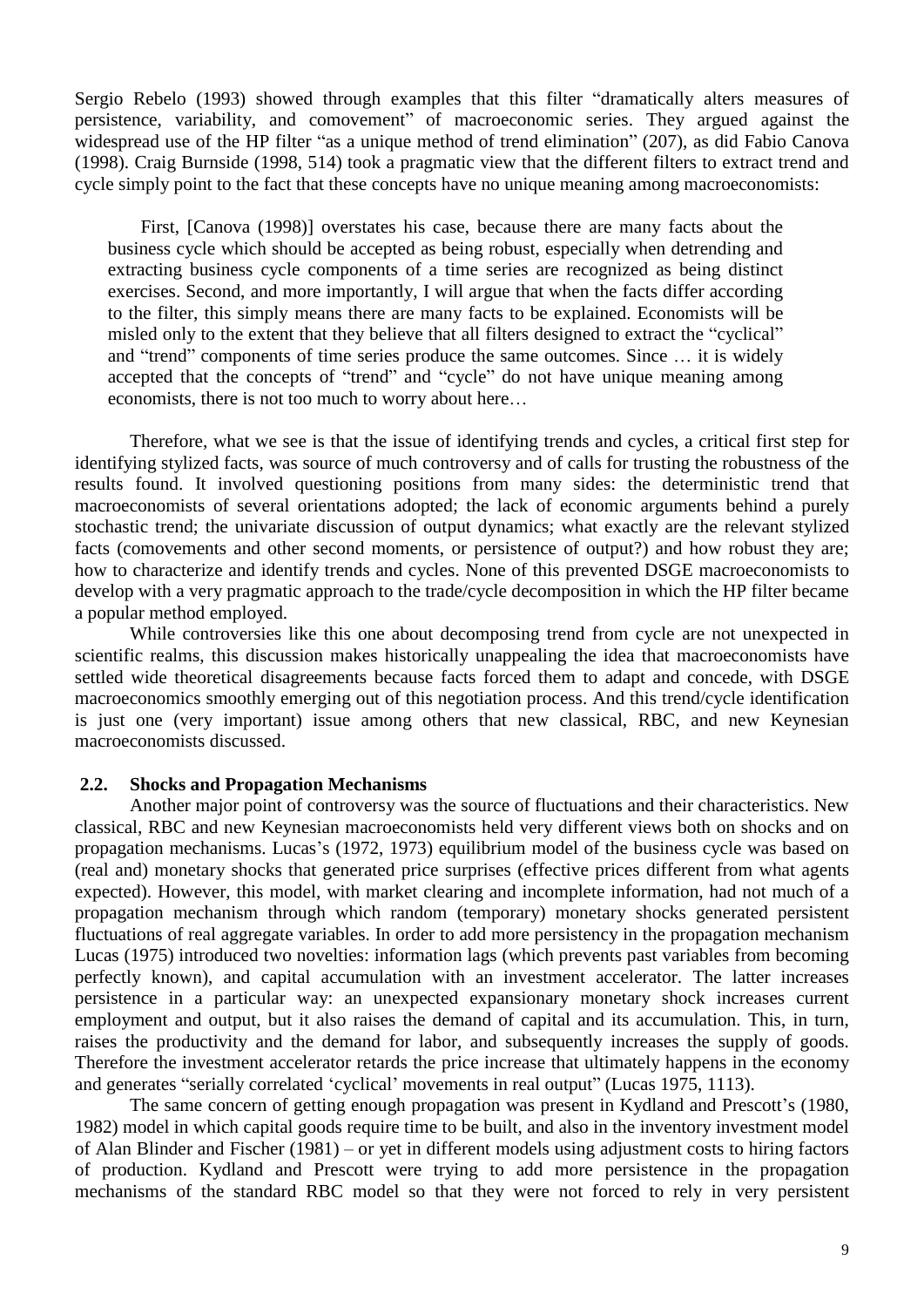technological shocks. New Keynesians wanted to add rigid prices and wages to the list of propagation mechanisms. The very same concern on shocks and propagation mechanisms led DSGE macroeconomists to insert several other features that extended their basic three-equation model towards the larger models that went to empirical applications (see Duarte 2011 for a discussion and references).

Intertwined with their proposed propagation mechanism there was a divide between RBC economists, on one side, and new Keynesians, on the other, on the shocks that mattered most to explain observed fluctuations: the former group insisted on supply-side shocks, in particular technology shocks, while the latter insisted on demand-side shocks, in particular monetary shocks.<sup>17</sup> However, issues about how to measure technological shocks and how much they explain business cycle fluctuations became a hotly debated topic (see Eichenbaum and Singleton 1986, Summers 1986, Mankiw 1989, and Eichenbaum 1991, for example). $18$ 

On this issue of the relative importance of shocks Lucas (1987) was really convinced that monetary shocks mattered empirically, and he did not side with RBC economists. For him the fluctuations observed in the past after monetary shocks cannot be explained "by a combination of purely real shocks and the kind of 'propagation mechanism' Kydland-Prescott constructed:" "we need *either* much larger shocks than any that can be interpreted as 'technology' shocks in Kydland-Prescott framework, *or* a propagation mechanism with much larger 'multipliers'. The problem … lies in accounting for large real fluctuations without candidates for 'shocks' that are of the right order of magnitude" (71).<sup>19</sup> In a set of letters from 1990 between Lucas and Prescott (cited in Duarte 2012, 201), it is very clear that Lucas insisted on the importance of monetary shocks – "I think the hard part of a monetary theory is getting a coherent picture of the impulses" – while Prescott argued that "a problem for monetary shock theories of business cycle fluctuations is the lack of a propagation mechanism."

RBC macroeconomists used two major "facts" to support their view that real (supply-side) shocks matters mostly and that monetary (demand-side) shocks are unimportant. As Kydland and Prescott (1990) reported (against some of the regularities listed by Lucas 1977, 9), the first fact is that in the data prices are countercyclical instead of procyclical. This implies that for prices and output to move in opposite direction, they ought to result from shifts in the aggregate supply function along a given aggregate demand. However, for Ball and Mankiw (1994, 133-4) the countercyclicality of prices was not a fact, but rather an artifact produced by detrending macroeconomic series with the HP filter. The second fact Kydland and Prescott (1990) used was that monetary aggregates do not lead the cycle, contrary to the evidence associated with the works of Milton Friedman and Anna Schwartz (1963) and Sims (1972, 1989).

Thus, the ages-old issue of money neutrality was fiercely disputed on empirical grounds combined with theoretical commitments needed in such exercises. Comovements among variables, causality (as proposed by Clive Granger 1969 and popularized by Sims 1972) between money and output, and investigations of whether money leads output fluctuations, were just three important dimensions of this dispute on money neutrality (Blanchard 1990, 787-91; Stock and Watson 1999, 14- 45). Importantly, part of this discussion was carried over in calibrated models in which no statistical criteria for goodness of fit was employed, a weakness later addressed by Watson (1993) and Diebold, Ohanian and Berkowitz (1998), for instance.

In fact, the need of having more powerful ways of testing alternative models led several authors to move the discussion from comovements toward comparisons of the time series sample paths predicted by the models to the historical paths observed in the data. In the RBC literature King, Plosser

 $17$  It is true that Kydland and Prescott (1980) included random shocks to nominal wages, but concluded that they were secondary. Then in their 1982 paper, they presented a model without monetary disturbances. It is also true that there were early attempts to include money and a banking sector into an RBC model, such as that of King and Plosser (1984). Nonetheless, the RBC literature of the 1980s is mostly associated to real (non-monetary) models.

<sup>&</sup>lt;sup>18</sup> See also Danthine and Donaldson (1993) and Hartley, Hoover and Salyer (1997). Young (2014, 140-7) recounts in detail this empirical debate.

 $19$  Lucas (1987, 72) noted that this is not a question that Kydland and Prescott dealt with, as they chose the variance of their technological model so that it replicated the observed GNP variance. So they did not calculate the Solow residual independently from their model to then check how much it explains of output variability.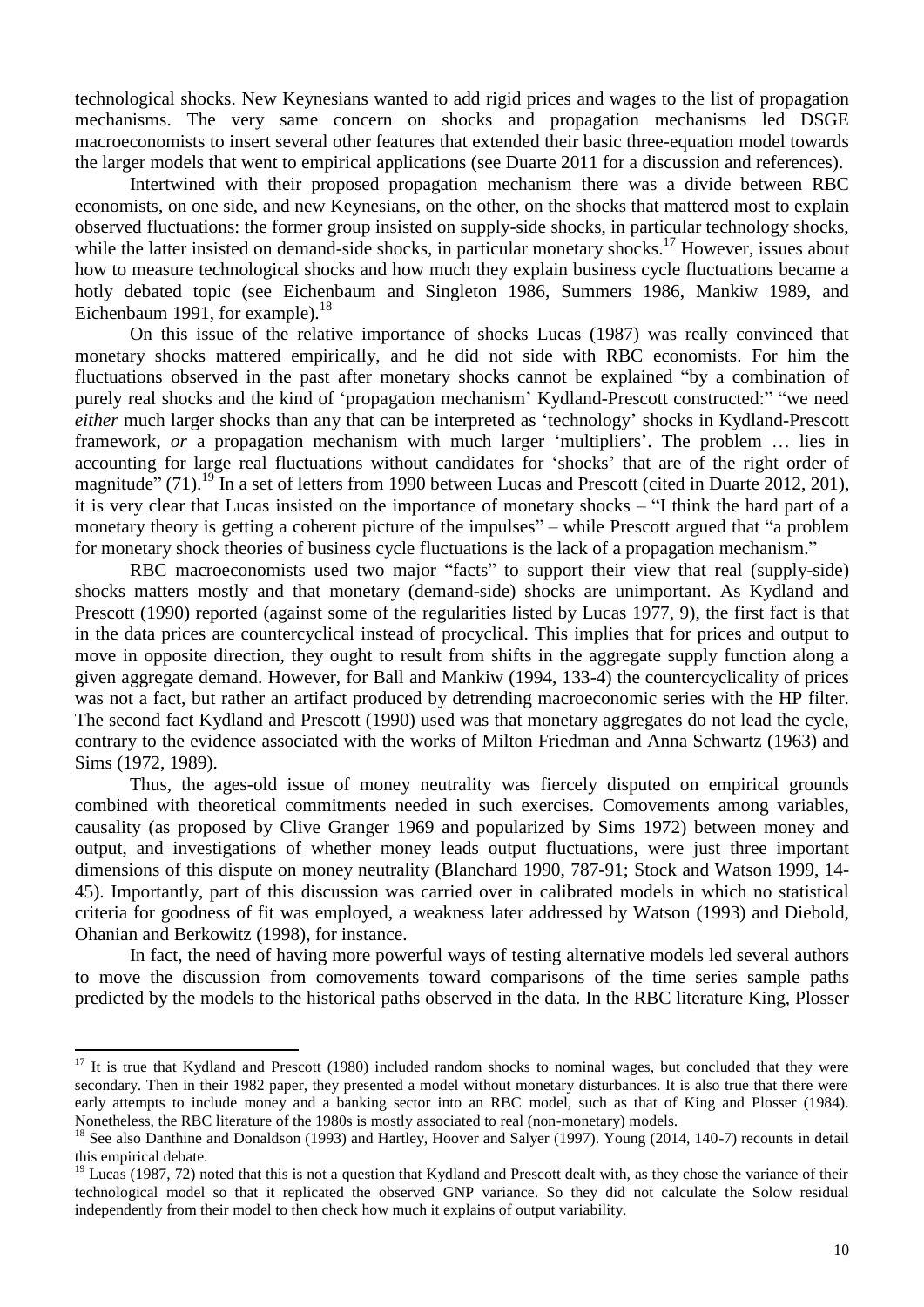and Rebelo (1988) and Christiano (1988) made early contributions to this end.<sup>20</sup> As Smith and Zin (1997, 244) recognized, focusing on moments such as comovements and variances provides a general analysis "if shock processes are similar across countries." Therefore, testing whether models account for historical macroeconomic behavior implies bringing historical specificities to the picture and, thus, going somewhat against the view that cycles are all alike and can be well described by a set of stylized facts. Nonetheless, this type of analysis for model selection did not become dominant in the RBC and new Keynesian literatures that led to the DSGE macroeconomics.

At the time of the disagreements between RBC and new Keynesian macroeconomists, Blanchard (1989) presented what he called "the traditional interpretation of macroeconomic fluctuations" (his "Keynesian model"), which is the one that assigns more importance to demandshocks for short run fluctuations (when prices and output move in the same direction) and to supplyshocks for the medium and the long run (when prices are countercyclical). Drawing on the characteristics of the joint process of several macroeconomic variables (output, unemployment, prices, wages, and monetary aggregates), Blanchard presented empirical evidence in favor of this traditional view. Additionally, he also analyzed the dynamic effects of (structural) shocks on endogenous variables: through both variance decomposition exercises (seeing which shocks explain most of the variance of a given variable quarters ahead), and impulse response functions (the dynamic response of variables to innovations in each shock). With the first exercise, he argued that output fluctuation is dominated, in the short-run, by aggregate-demand shocks, and by supply-shocks in the long run. With the second exercise, he claimed that the impulse functions to demand shocks "are very much consistent with the traditional interpretation" (1158). Recognizing that both exercises are sensitive to the identifications restrictions imposed, Blanchard (1989, 1153) argued that "impulse responses turn out to be very similar for a large set of identification restrictions."

Mainstream macroeconomists' disagreements about the effect of monetary policy on business fluctuation remained wide, making Sims (1989, 1992) to call macroeconomists to take time-series evidence seriously. He noticed that "[t]hough many macroeconomists would profess little uncertainty about it, the profession as a whole has no clear answer to the question of the size and nature of the effects of monetary policy on aggregate activity" (Sims 1992, 975). Then, going in the same direction as Blanchard (1989), Sims (1992, 976) argued that "new reduced-form evidence on the dynamic interactions of real and monetary variables" was key to eventually sorting out the winning side of the debate, if "Keynesian" or RBC macroeconomists. Sims (1992) presented cross-country evidence and then concluded that because dynamic responses of macroeconomic variables to shocks "are robust both across countries and across definitions and lists of included variables" (976) they can be treated as facts that can be used to select the most appropriate model to the problem at hand:

RBC models … have … not confronted the documented impulse-response facts about interactions of monetary and real variables. Given the profession's long experience with the Keynesian-monetarist debate, in which the limitations of evidence on correlations, timing, and (combining these) cross-correlation functions came to be widely appreciated, it is surprising that these tools are again receiving so much attention. It is not surprising that policy-oriented economists, well-taught by the earlier debates how easy it is to match a given pattern of correlations or timing with models that have widely different interpretations, do not regard this kind of exercise with RBC models as convincing. Sims (1992, 980)

At that time, other macroeconomists advocated the use of other type of time-series evidence: the spectrum of macroeconomic series (which indicates how much different frequencies – if business cycle or long-run frequencies – contribute to explain the variance of a given series), such as Watson (1993) and King and Watson (1994). The latter argued that growth rates of several macroeconomic series had

 $\ddot{\phantom{a}}$ 

 $20$  Charles Plosser's (1989) overview of the RBC literature is often cited as one of the first to compare predicted and actual paths. See Hoover and Salyer (1998) for a thorough analysis of the ability of RBC models to match historical macroeconomic behavior.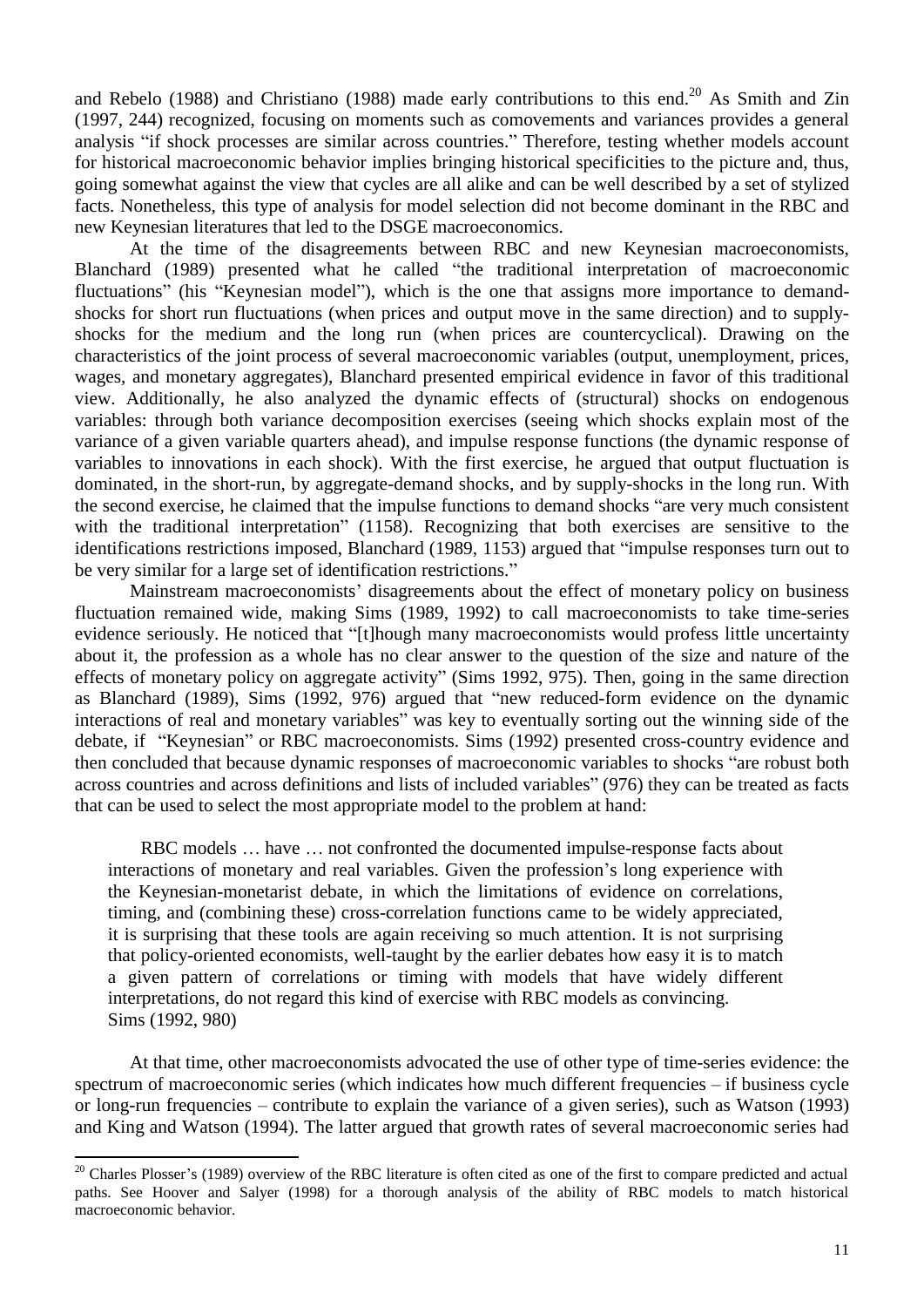a spectrum of a given shape and this, together with the usual comovements among variables, constituted the "two sets of stylized facts about postwar U.S. business cycles" that a good model ought to capture well (King and Watson 1994, 43). Borrowing the title of an older article by Granger (1966), throughout the paper they called the first of them "typical spectral shape for growth rates," which King (1995, 87) was not hesitant to refer as "a major stylized fact of business cycles."

Sims's (1992) conclusion that the evidence that money matters but not as significantly as other authors believed it did was furthered in Martin Eichenbaum's (1992) comments to this work. For him, the matter of the real effects of monetary shocks is less clear because different identified monetary shocks generate very different dynamic relationships among macroeconomic variables and that Sims's paper "serves as a timely reminder of the possible dangers involved in using small subsets of simple correlations or 'stylized facts' as tests of competing business cycle theories." But his view was "that the actual extent of our uncertainty is substantially *understated* by Sims analysis. ... [T]here exist ... plausible measures [of monetary shocks] which generate very different inferences regarding the effects of monetary policy" (Eichenbaum 1992, 1001-2). For him, only a careful study of the "institutional details of how monetary policy is actually carried out in the different countries" (1010) could clarify which variables (interest rate, monetary aggregates, etc.) summarize the monetary policy, so that dynamic responses to a well-identified monetary shock can be studied econometrically and then be compared to the theoretical responses coming out of different macroeconomic models.

In the authoritative literature review of Christiano, Eichenbaum and Evans (1999) they recognized that because countries have different monetary policy institutions and rules, a purely statistical investigation on money neutrality is not feasible. Instead, given that "real world experimentation is not an option," "[t]he only place we can perform experiments is in structural models" (p. 67) by subjecting them to a shock for which we are "fairly certain how actual economies or parts of economies would react" (citing Lucas 1980). For the critical issue of identifying a monetary shock, the authors relied on the robustness of the results obtained with alternative identifying strategies:

The … literature has not yet converged on a particular set of assumptions for identifying the effects of an exogenous shock to monetary policy. Nevertheless, as we show, there is considerable agreement about the qualitative effects of a monetary policy shock in the sense that inference is robust across a large subset of the identification schemes that have been considered in the literature. Christiano, Eichenbaum and Evans (1999, 70)

This alleged agreement was what allowed Galí (2008, 7-9) to describe the impulse response functions coming out of the structural VAR models estimated by Christiano, Eichenbaum and Evans (1999) as the major empirical evidence of monetary policy non-neutralities – comovements cannot be used as such evidence because variables respond to all shocks hitting the economy, making it hard to compare this with the experiment from the models. Moreover, the shape of the impulse response functions captures an inflation inertia (and other "facts") that models ought to replicate (Galí 2008, 8- 9). These functions then became the data for estimating DSGE model by minimizing the distance between empirical and theoretical impulse response functions (Duarte and Hoover 2012, 241-4). But economists are often interested in the phenomena generated by monetary shocks, thus they treat the robust qualitative effects presented by Christiano, Eichenbaum and Evans (1999), based on particular and disputable identification hypotheses, as crucial stylized facts that their models ought to replicate. Although the shock phenomenon is a distinctive element contributing to the rapprochement between new Keynesian and RBC macroeconomists, its role and importance is intertwined to several other "facts" that placed money non-neutrality at the core of the DSGE macroeconomics. $^{21}$ 

 $21$  It is important to stress that the focus on impulse response functions is not incompatible with a certain consensus that real shocks explain most of the variance of aggregate series (see, for instance Altig *et al.* 2011). Nonetheless, this consensus does not make the systematic monetary policy irrelevant to fluctuations as it shapes the equilibrium properties of the model and the magnitude of the effects of real shocks on macroeconomic variables (Duarte 2012, 211-12).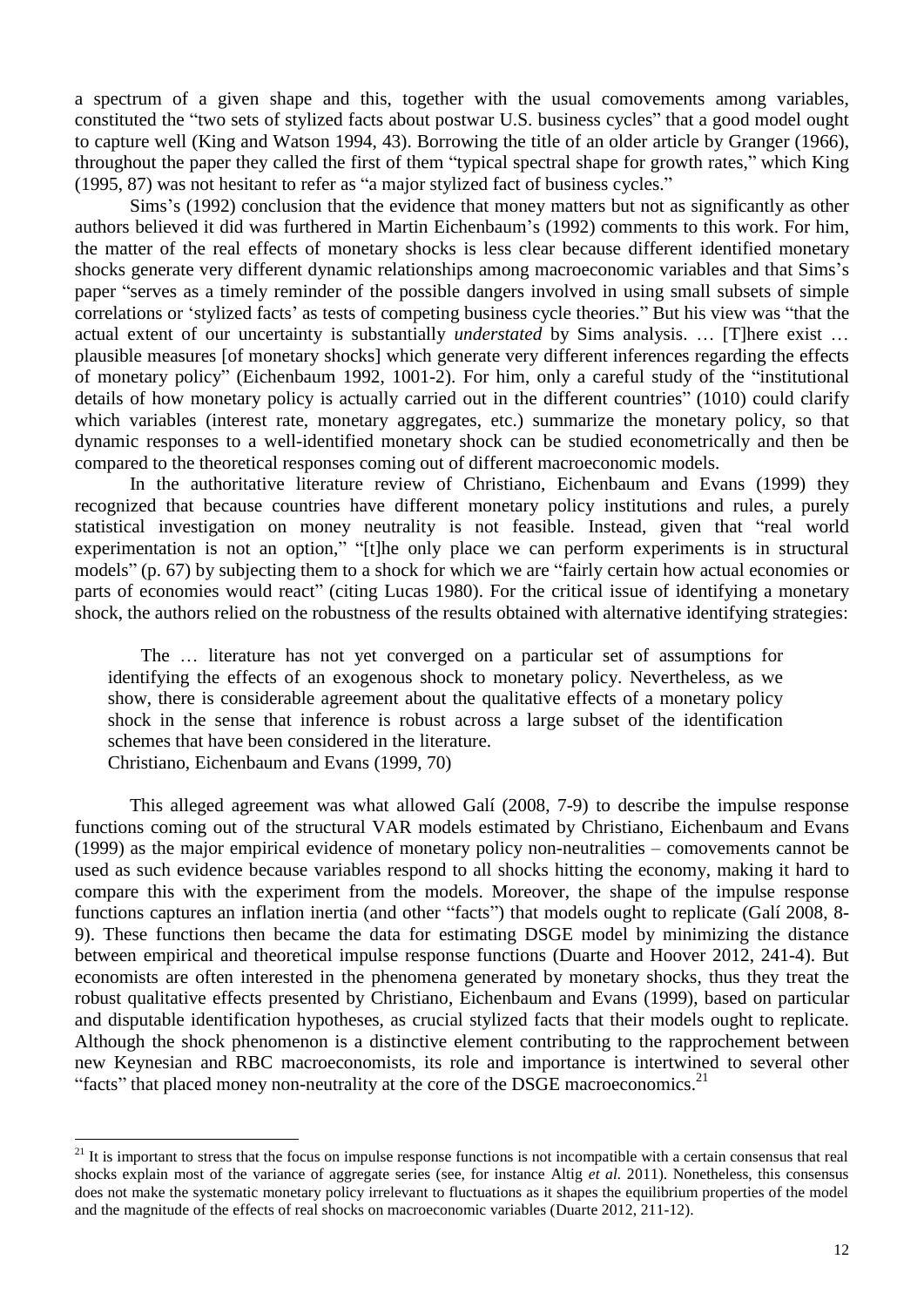## **2.3. Additional Front Lines: Price Stickiness, Exchange Rates, and Imperfect Competition**

Ball and Mankiw (1994) opened their provocative article by stating: "There are two kinds of macroeconomists. One kind believes that price stickiness plays a central role in short-run economic fluctuations. The other kind does not" – Keynesians would be in the first group, while new classical and RBC macroeconomists would be in the latter.<sup>22</sup> And, for Ball and Mankiw (1994) the belief that prices are sticky (which in turn explains money non-neutrality) was based on microeconomic studies showing that prices change infrequently in a wide range of economic sectors. Notwithstanding this evidence, produced by studies since the mid-1980s, in the early 1990s there was still resistance to the idea of price stickiness, partly based on a view that no good theories for explaining it was yet available (cf. Ball, Romer, and Mankiw [1988] 1991).

A few other papers in the 1990s brought additional evidence from micro data that prices are sticky, forming an alleged consensus on price rigidity that appears clearly in Taylor's (1999) survey – the time when the new consensus of the new neoclassical synthesis was being announced to exist (Goodfriend and King 1997).<sup>23</sup> Nonetheless, the importance and degree of price stickiness remained a disputed issue in more recent years, with Bils and Klenow (2004) questioning the empirical fit of timedependent models and Nakamura and Steinsson (2008) bringing new evidence in favor of significant price stickiness (both papers using data for the United States).

The support for new Keynesian theories came also from international data. After the collapse of Bretton Woods, and after Lucas and the rational expectations hypothesis, there was a theoretical debate in the international economics literature on the role of price stickiness for understanding the dynamic behavior of exchange rate (an in Dornbusch of 1976). Michael Mussa (1986) published an important empirical work showing that the real exchange rate behaves differently under two alternative regimes for the nominal exchange rate (fixed and floating): it is much more volatile under the floating regime than under the fixed one, and this is "largely accounted for by the increased variability of nominal exchange rates, with little contribution from changes in the variability of ratios of national price levels or in the covariances between movements in nominal exchange rates and movements in the ratio of national price levels" (Mussa 1986, 117-8). Additionally, he argued that inflation differential between two countries move smoothly under both nominal exchange rate regimes, and that all "the observed empirical regularities provide strong evidence against theoretical models that embody the property of 'nominal exchange neutrality'" such as models of perfectly flexible prices that clear individual commodity markets (118). Although Mussa's evidence was taking seriously, other researchers disagreed that you need price stickiness to explain them (see, for example, Stockman 1988 and references therein).

Building on the VAR literature of shock decomposition (supply *vs.* demand shocks) Clarida and Galí (1994) refined the ways to test the nominal exchange neutrality and argued that it does not hold in the short-run but it can hold in the long-run. In their popular graduate textbook, a few years later Obstfeld and Rogoff (1996, 606-9) synthesized this empirical literature: "[f]or anyone who looks even casually at international data… the idea that nominal price rigidities are irrelevant seems difficult to sustain" (606). After all, nominal exchange non-neutrality became a fact understood to be caused by price stickiness. In addition, in the 1980s several advanced countries reduced their inflation rates while experiencing wild fluctuations in their nominal exchange rate – and later in the 1990s and early 2000s several countries experienced currency crises with large exchange depreciation and little inflation (Burnside, Eichenbaum and Rebelo 2006, 402). Therefore, price stickiness became more acceptable also because it became crucial to explain the implied comovements between nominal and real exchange rates.

Additional support to new Keynesian theories came also from evidence in favor of noncompetitive good markets, with such imperfections being important for understanding business cycles. For instance, Mark Bils ([1987] 1991) studied the cyclical behavior of prices and marginal cost,

 $22$  They labelled the latter "heretics," who are "silly" and "almost pathological" people, outraging Lucas (see Lucas 1994; Duarte 2012, 203).

 $23$  Taylor (1999) reported also the evidence of non-synchronized price adjustments, which favors time-dependent models (a la Calvo and Taylor).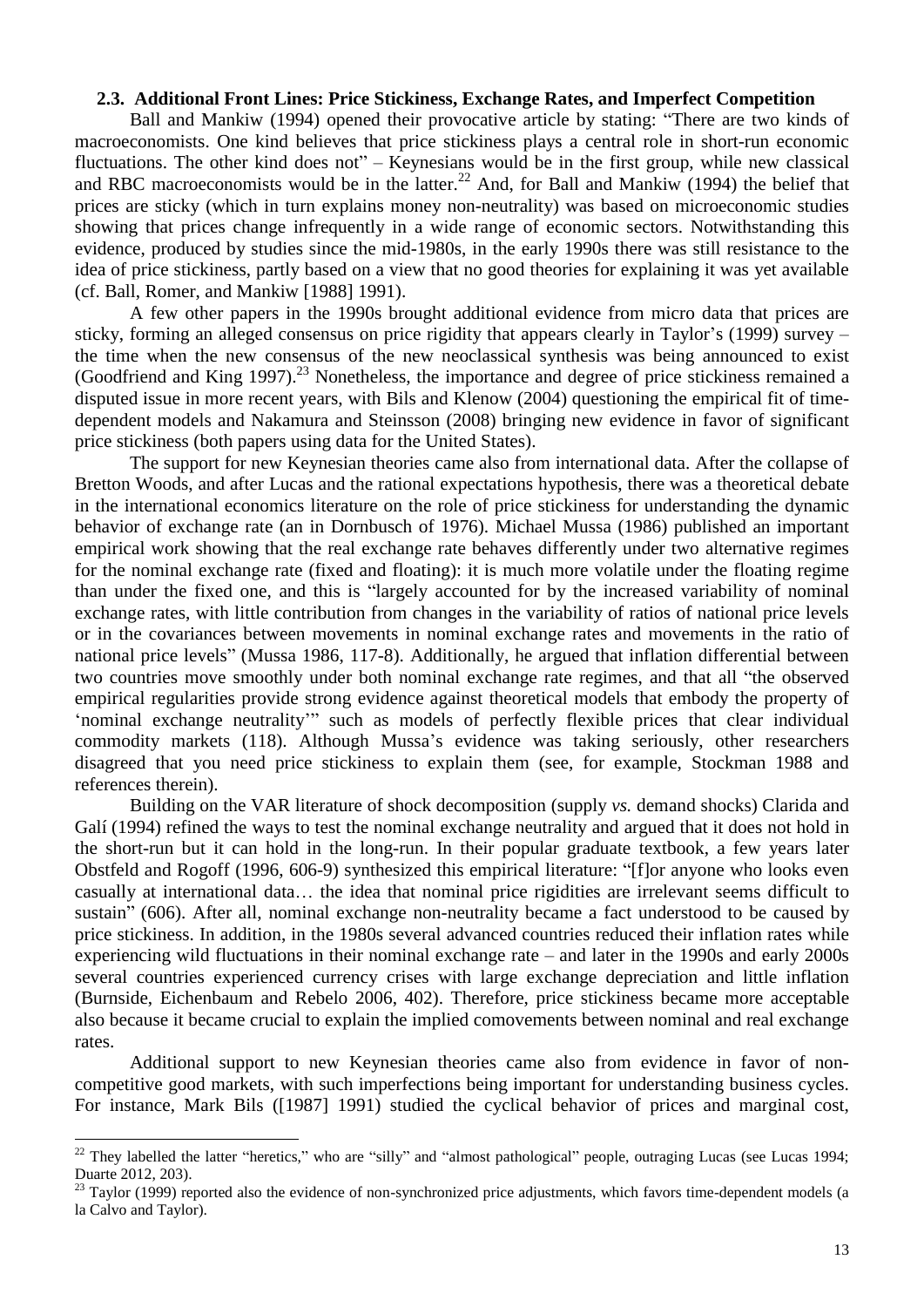arguing that it is very countercyclical and that it "is clearly inconsistent with a perfectly competitive view of manufacturing" (440). In similar lines, but making stronger claims, Robert Hall ([1986] 1991) brought evidence from the field of industrial organization showing that the majority of the US industries are non-competitive. He then he went on studying the cyclical behavior of marginal cost and to denying that the procyclicality of measured productivity is an evidence that real shocks drive the cycle. He makes three important claims. First, "all of those sound economic reasons [why productivity should be procyclical]… turn out to involve non-competitive behavior" (393). Second, productivity as measured by the so-called "Solow residual" has a bias because this calculation assumes perfect competition (i.e., that firms charge prices equal to their marginal costs). Third, that only economy-wide productivity shocks can create meaningful aggregate fluctuations in an economy with many (and heterogeneous) industries. Thus, Hall ([1986] 1991, 422) concluded "that the observed procyclical behavior of measured productivity is in some considerable part the result of market power," i.e of firms charging prices greater than their marginal costs.

Given that market power is a prerequisite for having firms that do not change their prices, evidence favoring non-competitive markets also helped support new Keynesian models of price stickiness. Once we view the DSGE synthesis as incorporating new Keynesian elements into a dynamic general equilibrium model typical of the RBC literature, facts that favored those elements contributed to the merging of RBC and new Keynesian macroeconomics.

#### **3. Concluding Remarks**

The synthesis between RBC and new Keynesian macroeconomics, in the late 1990s, is something that involves much more than facts confronting theories. There were important methodological similarities between new classical and RBC macroeconomics, on the one hand, and the new Keynesians on the other, that allowed them to negotiate. That merging also happened as each camp wanted to or had to extend their models in the direction of their opponents'. For instance, RBC macroeconomists struggled to have a monetary model in which to discuss inflation and monetary policy, while new Keynesians of the 1980s wanted to extend their models to a dynamic setting (cf. Duarte 2012).

Nonetheless, "facts" also played an important role in the emergence of the DSGE macroeconomics, as stressed by Blanchard (2009) and Woodford (2009). But rather than being stubborn things that stayed and forced macroeconomists to change models to account for them, facts are constructed with the intense use of models in order to observe macroeconomic phenomena. As Boumans (2005) and Morgan (2012) argued, given that models function as measuring instruments that integrate a wide range of elements coming from disparate sources, manipulating models to observe facts necessarily brings about a set of complex and intertwined issues.

My goal in this paper was to emphasize how a factual reasoning through a search for "stylized facts" opened up technical spaces where macroeconomists negotiated their theoretical commitments and eventually allowed a consensus to emerge. This stylized reasoning was part and parcel of a shared view among mainstream macroeconomists that cycles are basically general (i.e., not country- or timespecific) comovements among aggregate variables originated from external sources of energy, shocks. Given this somewhat qualitative characterization, as a main first task macroeconomists had to decompose series into trend and cycles. Far from being a mere statistical problem, we saw how detrending was deeply connected with economic arguments about macroeconomic behavior and how after some time one particular detrending procedure (the HP filter) became widely used despite important criticisms to it. For this to happen, as it was the case of several other issues we discussed, arguments about results being robust to alternative procedures were central. Robustness and a stylized characterization of reality gave facts a degree of autonomy from the observational apparatus which in turn allowed them to travel across competing macroeconomic models. But these settled pieces of knowledge that macroeconomists took for granted were continuously being reevaluated and a wide set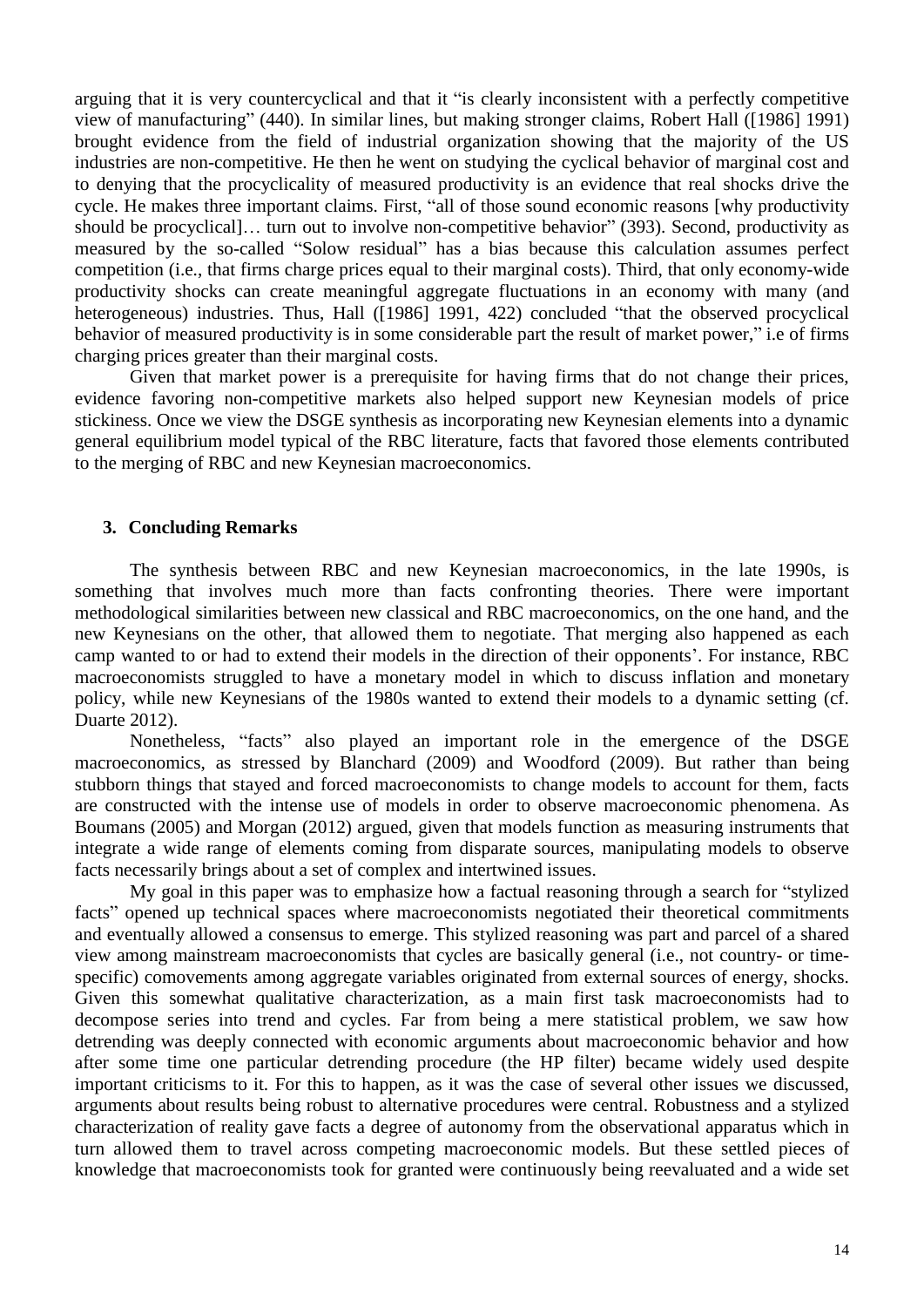of "facts" favored the introduction of new Keynesian elements into the dynamic models of the RBC literature (which was a benchmark with perfect competition and flexible prices).

I then emphasized major discussions involved in the construction of the "stylized facts" of the DSGE consensus. First, the critical issue of what are the sources of fluctuations (the shocks that make the economy move about trend) and the ability of propagation mechanisms built into theoretical models to replicate the fluctuations observed in the data. Given that these macroeconomists shared the Lucasian view that models are mechanical, imitation economies, this discussion on shocks and propagation mechanisms involved negotiating over the dimensions in which models are to be evaluated, if comovements or dynamic responses to shocks, for example, and how to have a clear statistical criteria, if any, to judge such models. Second, a set of diverse evidence favored new Keynesian features as price stickiness (based on imperfectly competitive firms) and money nonneutrality. But there are many other empirical sides to the battle between new Keynesians and RBC macroeconomists, with my focus here being the central elements beneath the new neoclassical synthesis and the shared core view on fluctuations that several mainstream macroeconomists were proud to announce they had reached in the early 2000s.

## **References:**

- Ball, Lawrence, and N. Gregory Mankiw. (1994) "A Sticky-Price Manifesto." *Carnegie-Rochester Conference Series on Public Policy* 41: 127-51.
- Ball, Lawrence, N. Gregory Mankiw and David Romer. ([1988] 1991) "The New Keynesian Economics and the Output-Inflation Trade-Off." In Makiw and Romer (1991a), vol. 1, pp. 147- 211.

Beveridge, Stephen, and Charles R. Nelson. (1981) "A New Approach to Decomposition of Economic Time Series into Permanent and Transitory Components with Particular Attention to Measurement of the 'Business Cycle'." *Journal of Monetary Economics* 7 (2): 151-74.

- Bils, Mark. ([1987] 1991) "The Cyclical Behavior of Marginal Cost and Price." In Mankiw and Romer (1991a), vol. 2, pp. 417-44.
- Bils, Mark, and Peter J. Klenow. (2004) "Some Evidence on the Importance of Sticky Prices." *Journal of Political Economy* 112 (5): 947-85.
- Blanchard, Olivier J. (1989) "A Traditional Interpretation of Macroeconomic Fluctuations." *American Economic Review* 79 (5): 1146-64.

\_\_\_\_\_\_\_\_. (1990) "Why Does Money Affect Output? A Survey." In: Benjamin M. Friedman and Frank H. Hahn (eds.), *Handbook of Monetary Economics*, vol. 2. Amsterdam: Elsevier, pp. 779-835.

\_\_\_\_\_\_\_\_. (2009) "The State of Macro." *Annual Review of Economics* 1: 209-28.

Blanchard, Olivier J., and Stanley Fischer. (1989) *Lectures on Macroeconomics*. Cambridge, MA: MIT Press.

Blinder, Alan S., and Stanley Fischer. (1981) "Inventories, Rational Expectations, and the Business Cycle." *Journal of Monetary Economics* 8 (3): 277-304.

- Boland, Lawrence A. (2008). "Stylized Facts." In: Steven Durlauf and Lawrence Blume (eds.), *The New Palgrave Dictionary of Economics*, 2nd ed. (online). Palgrave Macmillan.
	- \_\_\_\_\_\_\_\_. (2014). *Model Building in Economics: its purposes and limitations*. Cambridge, UK: Cambridge University Press.

Boumans, Marcel. (2005) *How Economists Model the World into Numbers*. London: Routledge.

- Burns, Arthur F., and Wesley C. Mitchell. (1946) *Measuring Business Cycles.* New York: National Bureau of Economic Research.
- Burnside, Craig, Martin Eichenbaum and Sergio Rebelo. (2006) "Government finance in the wake of currency crises." *Journal of Monetary Economics* 53 (3): 401-40.
- Christiano, Lawrence J. (1988) "Why Does Inventory Investment Fluctuate So Much?" *Journal of Monetary Economics* 21 (2–3): 247–80.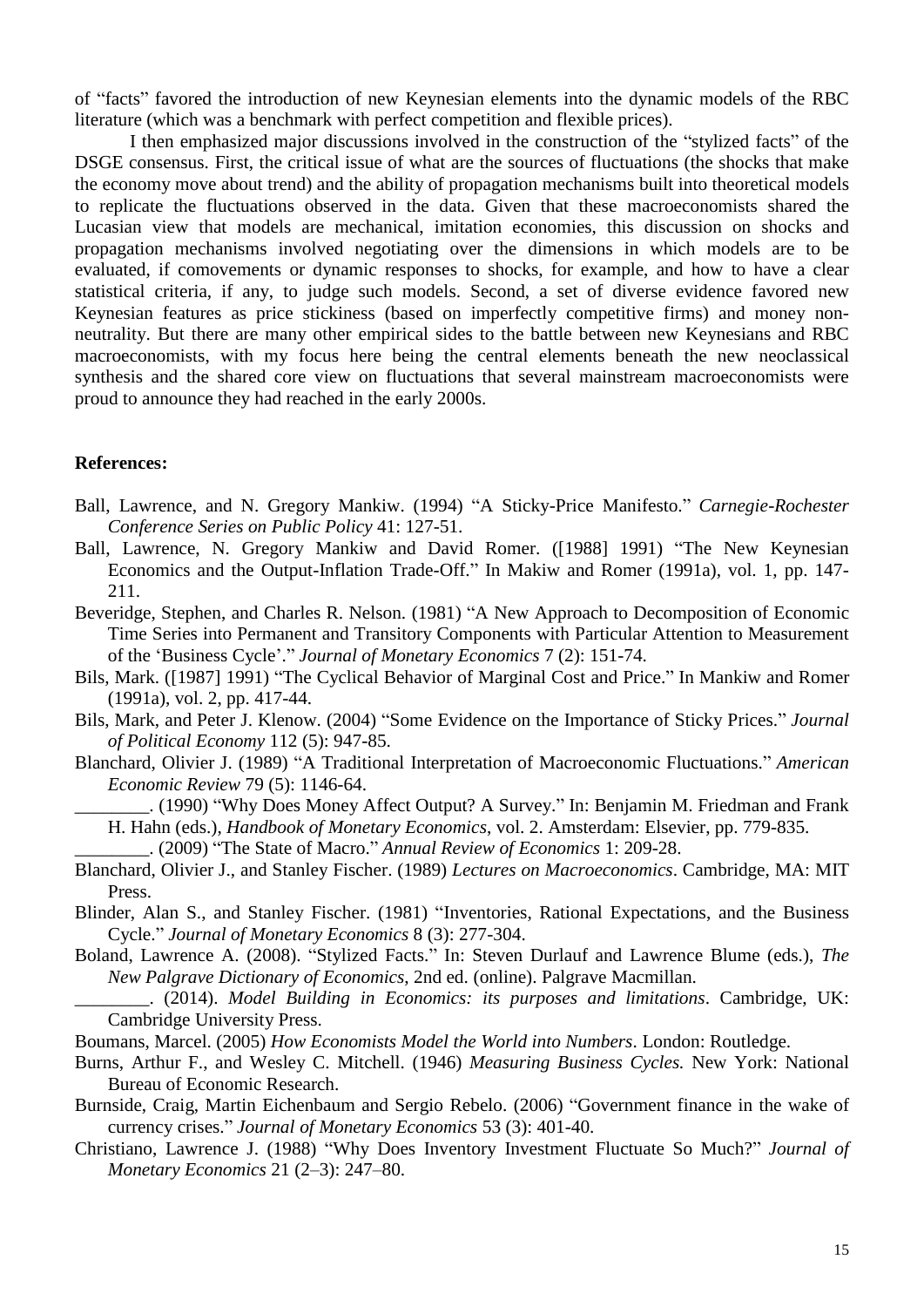- Clarida, Richard, and Jordi Gali. (1994). "Sources of Real Exchange-Rate Fluctuations: How Important Are Nominal Shocks?" *Carnegie-Rochester Conference Series on Public Policy* 41 (1994): 1-56.
- Danthine, Jean Pierre, and John B. Donaldson. (1993). "Methodological and Empirical Issues in Real Business Cycle Theory." *European Economic Review* 37 (1): 1-35.
- De Vroey, Michel, and Pedro Garcia Duarte. (2013) "In Search of Lost Time: the neoclassical synthesis." *B.E. Journal of Macroeconomics* 13 (1): 1-31.
- Diebold, Francis X., Lee E. Ohanian, and Jeremy Berkowitz. (1998) "Dynamic Equilibrium Economies: A Framework for Comparing Models and Data." *Review of Economic Studies* 65 (3): 433-51.
- Dornbusch, Rudiger. (1976) "Expectations and Exchange Rate Dynamics." *Journal of Political Economy* 84 (6): 1161-76.
- Duarte, Pedro Garcia. (2011) "Recent Developments in Macroeconomics: the DSGE approach to business cycles in perspective." In Wade Hands and John Davis (eds.), *The Elgar Companion to Recent Economic Methodology*. Cheltenham, UK: Edward Elgar, pp. 375-403.
- Duarte, Pedro Garcia. (2012) "Not going away? Microfoundations in the making of a newconsensus in macroeconomics." In Pedro G. Duarte and Gilberto Tadeu Lima (eds.), *Microfoundations Reconsidered: the relationship of micro and macroeconomics in historical perspective*. Cheltenham, UK: Edward Elgar, pp. 190-237.
- Duarte, Pedro Garcia, and Kevin D. Hoover. (2012) "Observing Shocks." *History of Political Economy* 44 (annual suppl.): 226-49.
- Eichenbaum, Martin. (1991). "Real Business Cycle Theory: Wisdom or Whimsy?" *Journal of Economic Dynamics and Control* 15 (4): 607-26.
- Eichenbaum, Martin, and Kenneth J. Singleton. (1986) "Do Equilibrium Real Business Cycle Theories Explain Postwar U.S. Business Cycles?" *NBER Macroeconomics Annual* 1 (1986): 91-135.
- Friedman, Milton, and Anna J. Schwartz. (1963). *A Monetary History of the United States*. Princeton: Princeton University Press.
- Frisch, Ragnar. (1933) "Propagation Problems and Impulse Problems in Dynamic Economics." In *Economic Essays in Honor of Gustav Cassel*. London: George Allen and Unwin, pp. 171-205.
- Galí, Jordi. (2008). *Monetary Policy, Inflation, and the Business Cycle*. Princeton, N.J.: Princeton University Press.
- Granger, Clive W. J. (1966) "The Typical Spectral Shape of an Economic Variable," *Econometrica* 34 (1): 150-161.
- \_\_\_\_\_\_\_\_. (1969) "Investigating Causal Relations by Econometric Models and Cross-Spectral Methods." *Econometrica* 37 (3):424-38.
- Greenwald, Bruce C., and Joseph E. Stiglitz. (1988) "Examining Alternative Macroeconomic Theories." *Brookings Papers on Economic Activity* 1988 (1): 207-60.
- Goodfriend, Marvin, and Robert G. King (1997) "The New Neoclassical Synthesis and the Role of Monetary Policy." *NBER Macroeconomics Annual* 12: 231-83.
- Hall, Robert E. ([1986] 1991) "Market Structure and Macroeconomic Fluctuations." In Mankiw and Romer (1991a), vol. 1, pp. 387-424.
- Hartley, James E., Kevin D. Hoover, and Kevin D. Salyer. (1997). "The Limits of Business Cycle Research: Assessing the Real Business Cycle Model." *Oxford Review of Economic Policy* 13 (3): 34-54.
- Howlett, Peter, and Mary Morgan. (2011) "Editors' Preface." In Peter Howlett and Mary Morgan (eds.), *How well do facts travel?* Cambridge, UK: Cambridge University Press, pp. *xv*-*xviii*.
- Hoover, Kevin D. (1995) "Facts and Artifacts: Calibration and the Empirical Assessment of Real-Business-Cycle Models." *Oxford Economic Papers* 47 (1): 24-44.
- Hoover, Kevin D., and Kevin D. Salyer. (1998) "Technology Shocks or Coloured Noise? Why realbusiness-cycle models cannot explain actual business cycles." *Review of Political Economy* 10 (3): 299-327.
- Kaldor, Nicholas. (1955) "Alternative Theories of Distribution." *Review of Economic Studies* 23 (2): 83-100.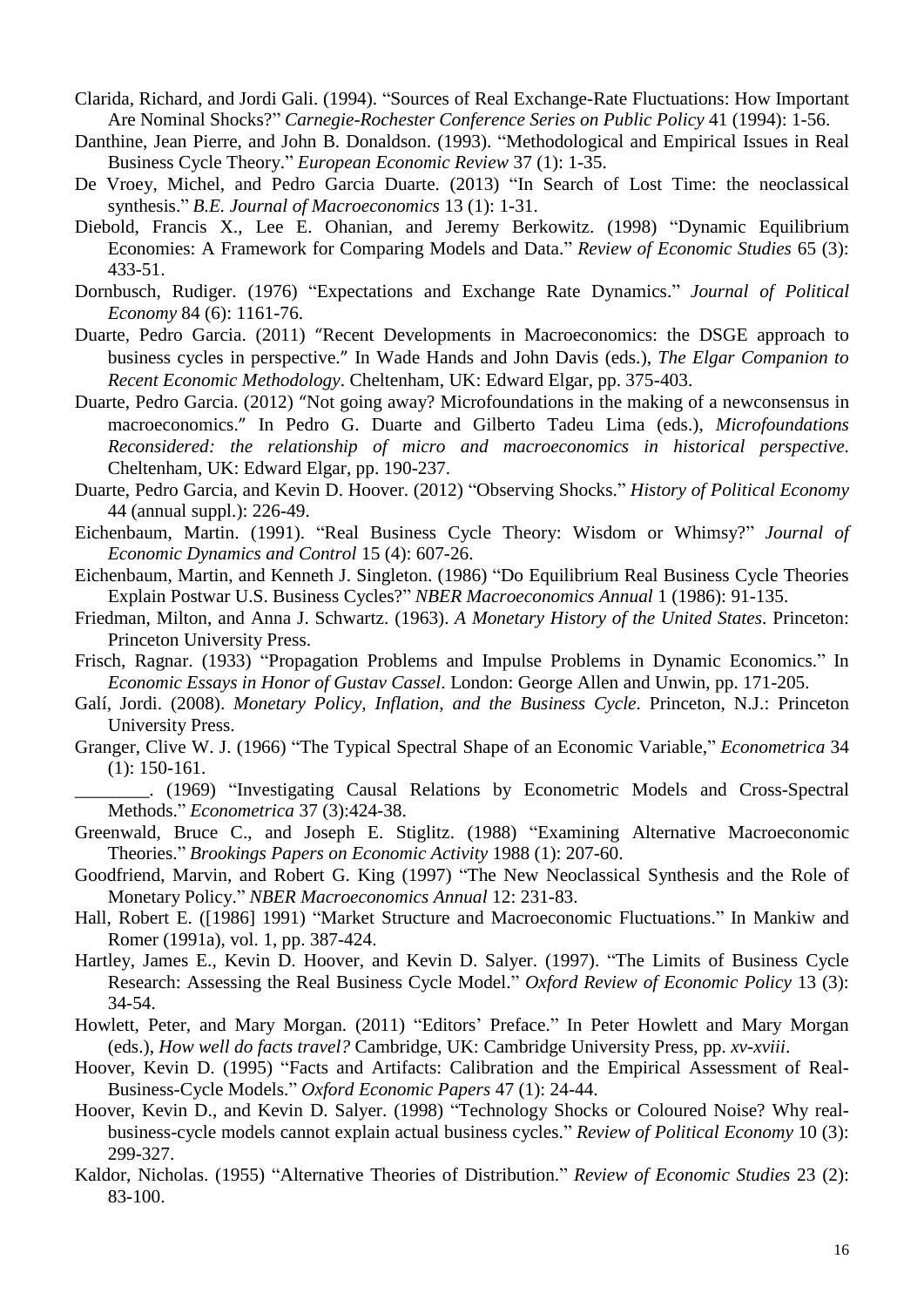\_\_\_\_\_\_\_\_. (1957) "A Model of Economic Growth." *Economic Journal* 67 (268): 591-624.

\_\_\_\_\_\_\_\_. (1961) "Capital Accumulation and Economic Growth." In F. A. Lutz and D. C. Hague (eds.), *The Theory of Capital*. London: Macmillan, pp. 177-222.

- King, Robert G. (1995). "Quantitative Theory and Econometrics." *Economic Quarterly* (Federal Reserve Bank of Richmond) 81 (3): 53-105.
- King, Robert G., and Charles I. Plosser. (1984) "Money, Credit, and Prices in a Real Business Cycle." *American Economic Review* 74 (3): 363–80.
- King, Robert G., and Sergio Rebelo. (1999) "Resuscitating Real Business Cycles." In: John B. Taylor and Michael Woodford (eds.), *Handbook of Macroeconomics*, vol. 1A. Amsterdam: Elsevier, pp. 927-1007.
- King, Robert G., Charles I. Plosser, and Sergio Rebelo. (1988) "Production, Growth, and Business Cycles: I. The Basic Neoclassical Model." *Journal of Monetary Economics* 27 (2–3): 195–232.
- Klein, Judy L. (1997). *Statistical Visions in Time — a history of time series analysis, 1662-1938*. Cambridge, UK: Cambridge University Press.
- Kydland, Finn E., and Edward C. Prescott. (1980) "A Competitive Theory of Fluctuations and the Feasibility and Desirability of Stabilization Policy." In Stanley Fischer (ed.), *Rational Expectations and Economic Policy*. Chicago: University of Chicago Press for NBER, pp. 169-187.
- \_\_\_\_\_\_\_\_, and \_\_\_\_\_\_\_\_. (1982) "Time to Build and Aggregate Fluctuations." *Econometrica* 50(6): 1345-1370.
- \_\_\_\_\_\_\_\_, and \_\_\_\_\_\_\_\_. (1990) "Business Cycles: Real Facts and a Monetary Myth." *Federal Reserve Bank of Minneapolis Quarterly Review* 14 (2): 3-18.
- Lucas, Robert E., Jr. (1973) "Some International Evidence on Output-Inflation Tradeoffs." *American Economic Review* 63 (3): 326-34.

\_\_\_\_\_\_\_\_. (1975) "An Equilibrium Model of the Business Cycle." *Journal of Political Economy* 83 (6): 1113-1144.

\_\_\_\_\_\_\_\_. (1976) "Econometric Policy Evaluation: A Critique." *Carnegie-Rochester Conference Series on Public Policy* 11: 19-46.

\_\_\_\_\_\_\_\_. (1977) "Understanding Business Cycles." *Carnegie-Rochester Conference Series on Public Policy* 5: 7-29.

\_\_\_\_\_\_\_\_. (1980) "Methods and Problems in Business Cycle Theory." *Journal of Money, Credit, and Banking* 12 (4, pt. 2): 696-715.

\_\_\_\_\_\_\_\_. (1987) *Models of Business Cycles*. Oxford: Basil Blackwell.

\_\_\_\_\_\_\_\_. (1994). Comments on Ball and Mankiw. *Carnegie-Rochester Conference Series on Public Policy* 41: 153-5.

- Mankiw, N. Gregory. (1989). "Real Business Cycles: A New Keynesian Perspective." *Journal of Economic Perspectives*, 3 (3): 79-90.
- Mankiw, N. Gregory and David Romer (eds.). (1991a) *New Keynesian Economics*. 2 vols. Cambridge, MA: MIT Press.

and  $(1991b)$  "Introduction." In Makiw and Romer (1991a) (pp. 1-26).

Mendritzki, Stefan. (2014) "To Stylize or Not To Stylize, Is It a Fact Then? Clarifying the Role of Stylized Facts in Empirical Model Evaluation." *Journal of Economic Methodology* 21 (2): 107-24.

Morgan, Mary. (1990). *The History of Econometric Ideas*. Cambridge, UK: Cambridge University Press.

\_\_\_\_\_\_\_\_. (2011) "Travelling Facts," in Peter Howlett and Mary Morgan (eds.), *How well do facts travel?* Cambridge, UK: Cambridge University Press, pp. 3-39.

- \_\_\_\_\_\_\_\_. (2012) *The World in the Model: how economists work and think*. Cambridge, UK: Cambridge University Press.
- Mussa, Michael. (1986). "Nominal Exchange Rate Regimes and the Behavior of Real Exchange Rates: Evidence and Implications." *Carnegie-Rochester Conference Series on Public Policy* 25 (1986): 117-214.
- Nakamura, Emi, and Jón Steinsson. (2008) "Five facts about prices: A Reevaluation of Menu Cost Models." *Quarterly Journal of Economics* 123 (4): 1415-64.